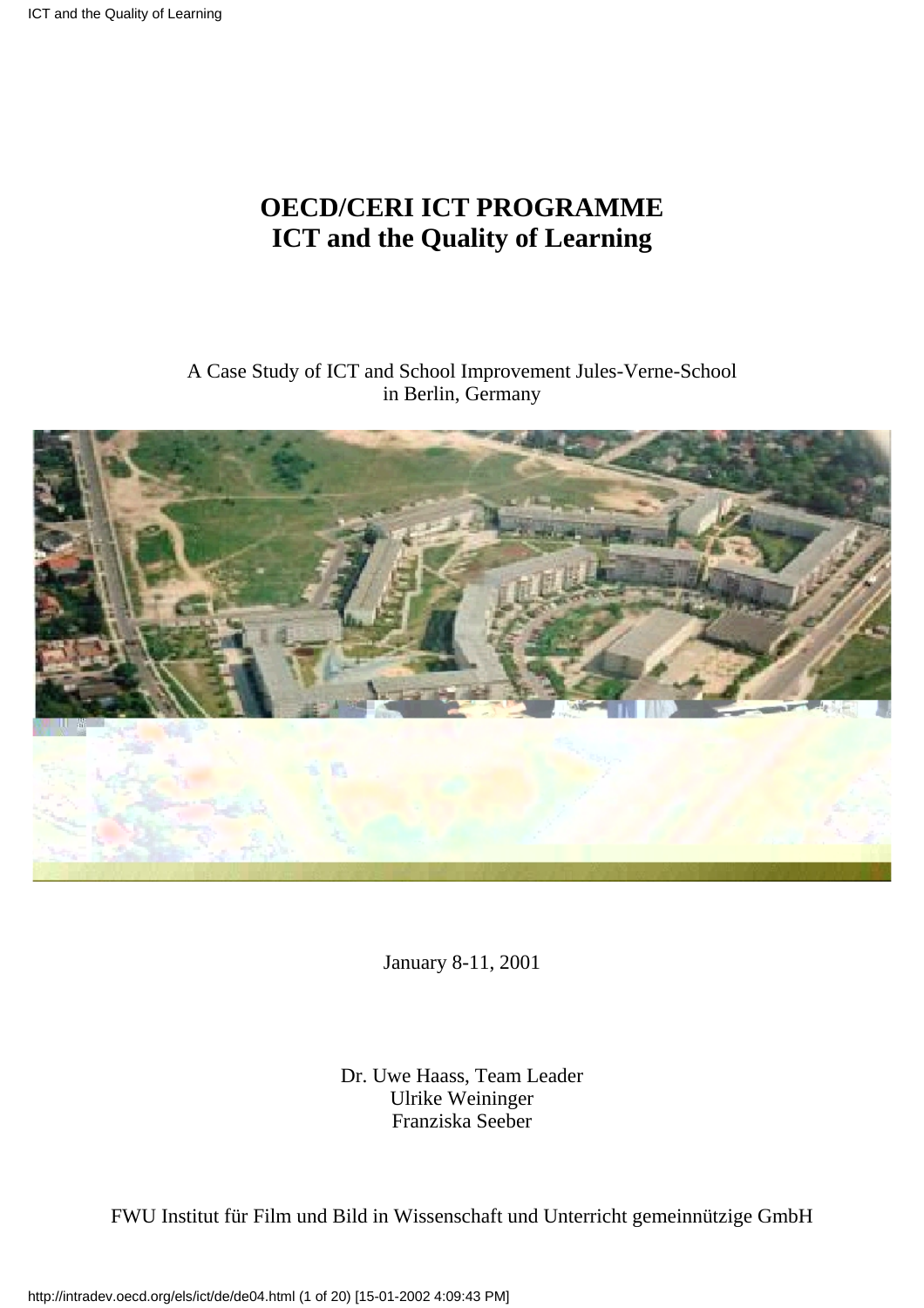### Grünwald, Germany



# **List of Contents**

- ❍ [1. Introduction](#page-2-0)
- O [2. Overview](#page-3-0)
	- [Brief description of the school](#page-3-1)
	- [Larger context of the educational system and national policies for ICT](#page-3-2)
- O [3. The past](#page-4-0)
	- [3.1 School history and school innovations](#page-4-1)
	- [3.2 History of ICT use at Jules-Verne-School Berlin](#page-4-2)
- $\circ$  [4. The present](#page-5-0)
	- [4.1 Organisation of Evidence](#page-5-1)
		- [4.1.1 Diffusion Patterns](#page-5-2)
			- [Initiators and principle responsible persons](#page-5-3)
			- [Who embraced it first/ last? Characteristics?](#page-5-4)
			- [Diffusion Pattern](#page-6-0)
			- [Resistance and problems](#page-6-1)
		- [4.1.2 Staff development & involvement](#page-6-2)
			- [Informal learning system and in-school training](#page-6-3)
			- [Formal learning system](#page-6-4)
			- [External training and meetings](#page-7-0)
		- [4.1.3 Role of leadership](#page-7-1)
			- [Deputy Headmistress](#page-7-2)
		- [4.1.4 ICT-Innovation Connections](#page-8-0)
			- [Relation of Innovation and ICT use](#page-8-1)
			- [Role in the academic program](#page-8-2)
			- [Use of ICT](#page-8-3)
			- **[Assessment of working with ICT](#page-9-0)**
	- [4.2 Outcomes](#page-9-1)
		- [4.2.1 Infrastructure](#page-9-2)
			- [Equipment](#page-9-3)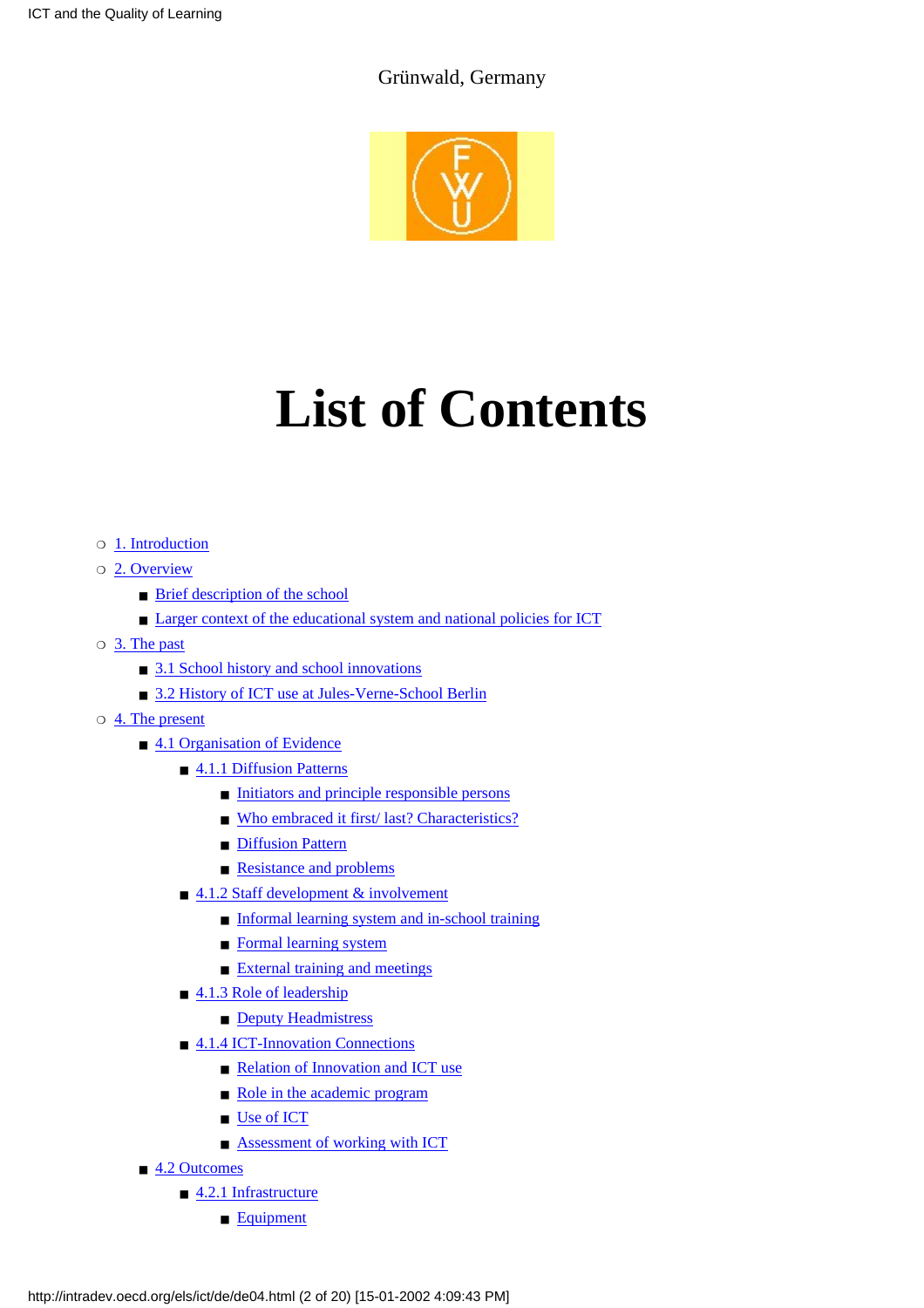- [Support to keep it working](#page-10-0)
- [Resources](#page-10-1)
- [4.2.2 Effectiveness](#page-11-0)
	- [Main values, advantages, positive aspects and impacts of learning with ICT](#page-11-1)
	- [Problems, disadvantages and negative aspects/ impacts of learning with ICT](#page-11-2)
	- [Abuse and responsible handling](#page-11-3)
- [4.2.3 Impact on Academic Rigour](#page-12-0)
	- [Impact of ICT on academic rigour](#page-12-1)
	- [Impact of school innovation on academic rigour](#page-12-2)
- [4.2.4 Equity: who gains most/ least from it?](#page-12-3)
	- [Computer access at home and at school](#page-12-4)
	- [ICT-use of students](#page-13-0)
	- [Differences between boys and girls](#page-13-1)
	- [Differences between high and low poverty students](#page-13-2)
	- [Differences between strong and weak students](#page-13-3)
- [4.3 Projections](#page-13-4)
	- [4.3.1 Sustainability and Scalability](#page-13-5)
		- [What must be done to complete it? Expansions and plans?](#page-13-6)
		- [Required resources and support?](#page-14-0)
		- [Dependence on a single person?](#page-14-1)
		- [Appearance in three years?](#page-14-2)
- ❍ [5. Conclusion to the Hypotheses](#page-14-3)
- ❍ [6. Projection to the future and extension to other schools](#page-15-0)
- O [APPENDIX A: METHODOLOGY](#page-16-0)
	- [Size of research team? Amount of time spent at the school](#page-16-1)
	- [Amounts and types of data collected](#page-16-2)
	- [Numbers and average length of interviews for each type of participant](#page-16-3)
- ❍ [APPENDIX B: ICT PRACTICES SURVEY FOR TEACHERS3](#page-16-4)
- ❍ [APPENDIX C: PROMOTION PROJECTS FOR EQUIPPING SCHOOLS WITH MULTIMEDIA](#page-18-0)
- $\circ$  [LIST OF REFERENCES](#page-19-0)
	- [School Materials](#page-19-1)
	- [Further Sources](#page-19-2)

### <span id="page-2-0"></span>**1. Introduction**

The following study was carried out within the framework of the qualitative research project *ICT and the Quality of* Learning from OECD/CERI, during which a pilot school and four case study schools were investigated. The following report describes the fourth school, a comprehensive school in Berlin, the Jules-Verne School (JVS).

Study goals were first to examine the different ways that ICT relates to school innovation and improvement and under what conditions it functions as a catalyst for these, second to uncover critical variables that relate to successful implementation of school improvement and effective ICT. The third one is to detect undesirable impacts of ICT upon school functioning and student learning.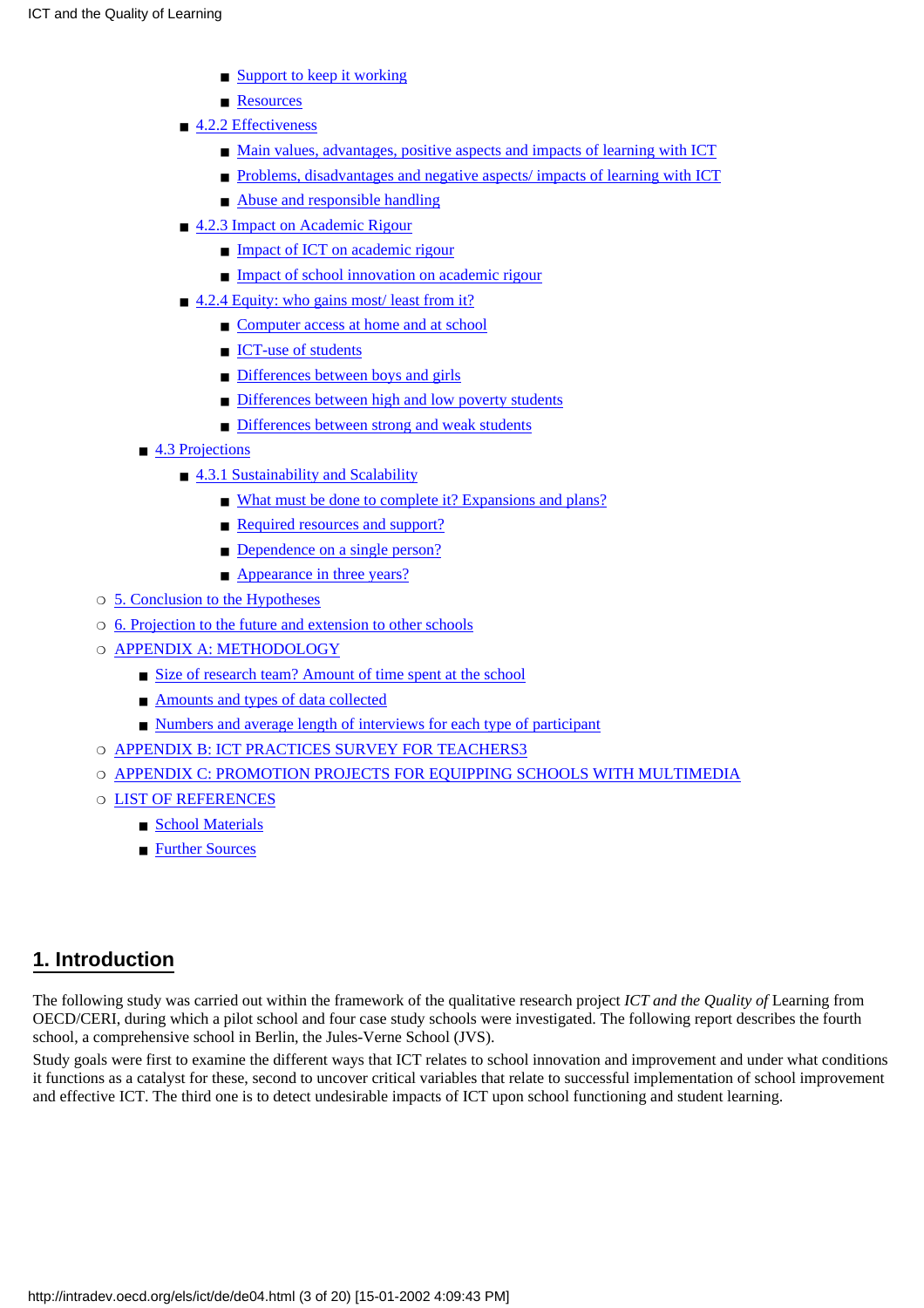# <span id="page-3-0"></span>**2. Overview**

#### <span id="page-3-1"></span>**Brief description of the school**

The Jules-Verne Upper School in Berlin is a state-controlled comprehensive school with a senior grammar school level located on the eastern perimeters of Berlin, the capital of Germany. The JVS lies in the eastern part of the formerly divided city so that students, teachers and parents are still marked by the events experienced in the former German Democratic Republic. The area of town where the school is situated is called Hellersdorf which boasts, on the one hand, a residential area consisting of well-kept detached family homes and, on the other hand, blocks of high-rise concrete panel constructions. The catchment area of the school brings in therefore, as to be expected, students from all social levels. On the whole, this part of town can be said to be low-income level.

The comprehensive school was founded at the end of the Eighties and today has 870 students and a total staff of about 70 persons. The average age of the teaching staff is middle to end of thirty, according to estimates. Parents are apparently satisfied with the school as the number of registrations greatly exceeds the possible contingent. Some praise the pleasant atmosphere, the positive social contacts and the schools involvement. The schools extensive offer of ICT attracts students from beyond the normal surrounding area.

The comprehensive school system has a controversial reputation regarding the form of education practised here. It is often seen as a receiving school for weaker students and there are no fixed class formations as the students are divided up according to their performance. Only very few German schools are comprehensive schools. Teachers at JVS, however, chose this form of school out of conviction after the fall of the GDR. Students in the comprehensive school attend the grammar school level (Gymnasium) from the 7th to the 13th grade (secondary levels I and II), in the secondary modern school level (Realschule) up to the 10th grade and in the general secondary school level (Hauptschule) up to grade 9 (secondary level I). Comprehensive schools are intended to take in each level a third of children recommended for Hauptschule, Realschule and Gymnasium thus covering all ranges of academic performance. Experience at JVS has shown, however, that performance tends to be on the general secondary level as parents with children recommended for grammar school prefer to send them to a grammar school as they expect their child to be given better promotion here instead of sending them to a comprehensive school to be educated with children with weaker learning abilities. In the seventh grade at the JVS there are currently approximately 10% students recommended for Grammar school, 15% for secondary modern and 75% for general secondary level.. The seventh grade classrooms are situated about a quarter of an hour on foot from the rest of the building complex which is particularly stressful for the teaching staff.



#### *Figure 1: School building*

At first glance, the school buildings look rather depressing - a concrete block and inside, the walls are sparsely decorated with pictures or students work. However, in the afternoons, there are numerous voluntary activities for sport, art, handicrafts, music, theatre and suchlike. Furthermore, there is a wide range of remedial teaching in languages and mathematics as well as computer science. The Headmaster particularly praised the active cooperation of the students spokespersons.

#### **Aspects School Innovation**

The major pedagogic focus is placed on the Team-Kleingruppen-Modell (TKM) (team mini-group model). TKM has designated stable reference and work groups for teachers (teams) and students (small groups of 4-6 students). The students sit together and work in small groups and lessons are designed according to a variety of methods. Social learning objectives and meta-communication are both components of the learning process. To make working together in teams easier for the students, they are given one to two-week project days in weekly core group lessons in the 7<sup>th</sup> grade team training, in the 8<sup>th</sup> grade methods training and in the 9<sup>th</sup> grade communication training, which is based on the KLIPPERT pedagogy.

#### <span id="page-3-2"></span>**Larger context of the educational system and national policies for ICT**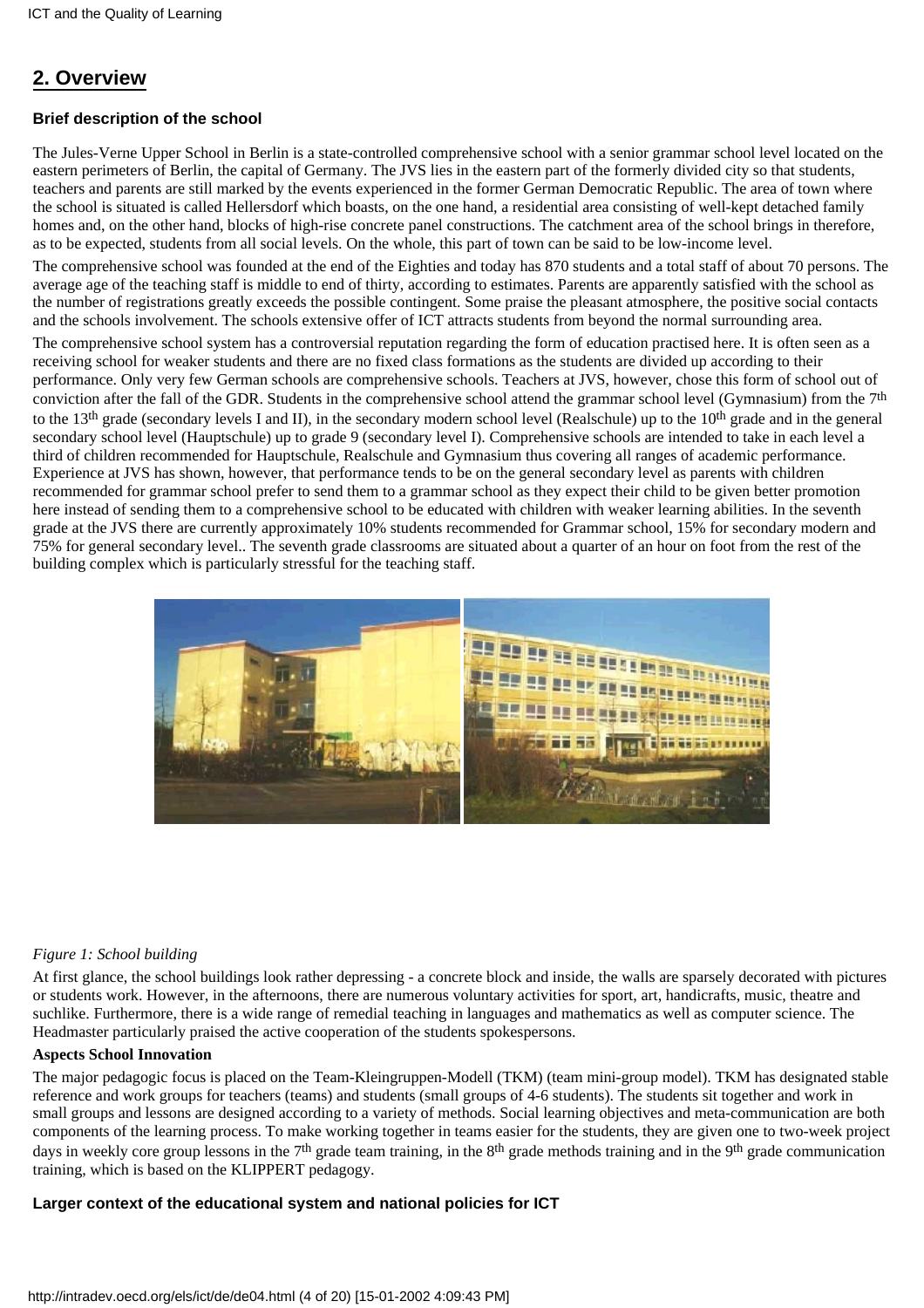The Federal State of Berlin pursues its own framework curriculum and is currently making intensive efforts in the form of a promotion program to increase the use of ICT in Berlins schools (cf. appendix C).

# <span id="page-4-0"></span>**3. The past**

# <span id="page-4-1"></span>*3.1 School history and school innovations*

The JVX was founded at the beginning of the Eighties as a *Polytechnische Allgemeinbildende Oberschule* (POS) (*Polytechnical General Secondary School*) On the November 9, 1989 the Wall dividing East and West Germany fell and with it the GDR and the old school laws. There were no new ones to replace them so that new ideas could be put into practise almost without restriction. Under the leadership of one teacher, the JVS began an initiative whose objective was to develop a concept for the restructuring and new structuring of the old GDR educational system. In January 1990, the then headmistress was forced by students, parents and teachers to hand over the management of the POS to this innovative teacher. His idea was of a *one school for all children* from the first to the last grade of all types of schools and he supported the TKM. He soon found followers. Those involved described the time as a *euphoria of a new beginning, a new awakening*. The new Headmaster called about 20 new teachers to the school whilst other left as the school no longer fulfilled their wishes. *The newcomers were all people who wanted to change things and do things in new way* said the Jubilee commemorative publication in 2000.

On September 1, 1990, the comprehensive school was unofficially founded, the first in East Berlin since the fall of the Wall. In November of the same year, teachers, parents and students jointly occupied a building for a short time and declared it to be the new school as the old building was no longer big enough. *well, they didnt ask, they just opened a window, occupied the building and declared it to be a school* (Headmaster). It was subsequently officially approved and from then on the primary school and lower school remained in the old buildings and the Middle School and Upper School moved into the newly-conquered building. Teachers still go into raptures about the time *it was a grand community of students, teachers and parents all wanting a new beginning*.

Problems soon began to appear. The Headmaster at the time had to give up the management of the school in 1991, as he officially did not fulfil the formal academic qualifications necessary for the position. Many committed teachers left the school with him which was a great loss for those who remained. New teachers joined the staff who did not always support the innovations. In the course of assimilation in the educational scene, East Berlin adopted West Berlin School Law from September 1991 which meant that some of the innovative model ideas had to be surrendered. A new Headmistress took over provisional leadership of the school but was replaced at the beginning of 1992 by another Head who introduced a bi-lingual branch in French and early teaching of French in the Primary School.

Teachers based their pedagogical strategies during this period of upheaval on reform pedagogy. Experiments were made with concepts for weekly and yearly work planning, epochal lessons, inter-subject projects and particularly TKM. However, a summer seminar with two experienced and convinced comprehensive school teachers form West Germany did not suffice to qualify their inexperienced colleagues for the completely new TKM teaching methods. There were differences of opinion among the staff, teachers complained of the huge amount of time and effort which had to be invested in preparatory and follow-up work. There were also complaints that they were no longer *in charge* of their classes. It was too stressful for students to work in this way and lack of discipline led to bad marks which meant dissatisfied parents demanded a return of *the old order* (cf. commemorative publication 2000). Academic performance declined and there was no convincing success. Little by little, the teachers began to distance themselves from TKM and went back to the old chalk and talk methods although the new ideas remained a talking point the whole time.

In February 1995, the school chose the name it bears today: the Jules Verne School.. After the Headmaster of the time had left the school, the current deputy headmistress managed the school alone for one year until the present Headmaster took over in September 1996. In July 1997, the integration between primary school and secondary school was dissolved, one reason for this being the fact that the schools were located in different places. Whilst the Lower School (grade 7) remained in the primary school, grades 1-6 were officially separated. The failure of the original dream of *one school for all children* is still regretted by many teachers and is considered to be a defeat. It did, however, trigger the Headmaster to initiate a discussion in 1998 regarding the development of a new profile for the school. The question posed was: *What does our school offer that no other school in the vicinity has?* (Headmaster). This appeared to be two main issues art and music and the field of communication. Art and music was evident in numerous theatre productions and the filed of communication was represented by the bi-lingual section, projects in ICT and a revival of group education. The Headmaster is particularly interested in the TKM aspect and is the reason for controversial discussions in the grade teams. In the meantime, former intensive cooperation with parents has been limited to regular meetings of the parents representatives where new educational ideas and concepts are introduced and jointly discussed.

# <span id="page-4-2"></span>*3.2 History of ICT use at Jules-Verne-School Berlin*

<span id="page-4-3"></span>In 1990, the school was given its first 286-computer as a present and this basis was continually built up. In 1992/3, JVS participated in the British computer project *Campus 2000* for which they were sponsored with a modem allowing electronic contact to school and educational facilities throughout the world. Initially, only a very few teachers and students were interested in participating. From 1993, all students had access to email and newsgroups from all PC work stations via the communication centre from a UNIX server. From 1995 to 1997, JVS took part in the communication model project *Comenius* in which four schools were connected via a network and worked on joint projects. According to the Technical Specialist<sup>[\[1\]](#page-19-3)</sup> there was no real cooperation as the technology did not function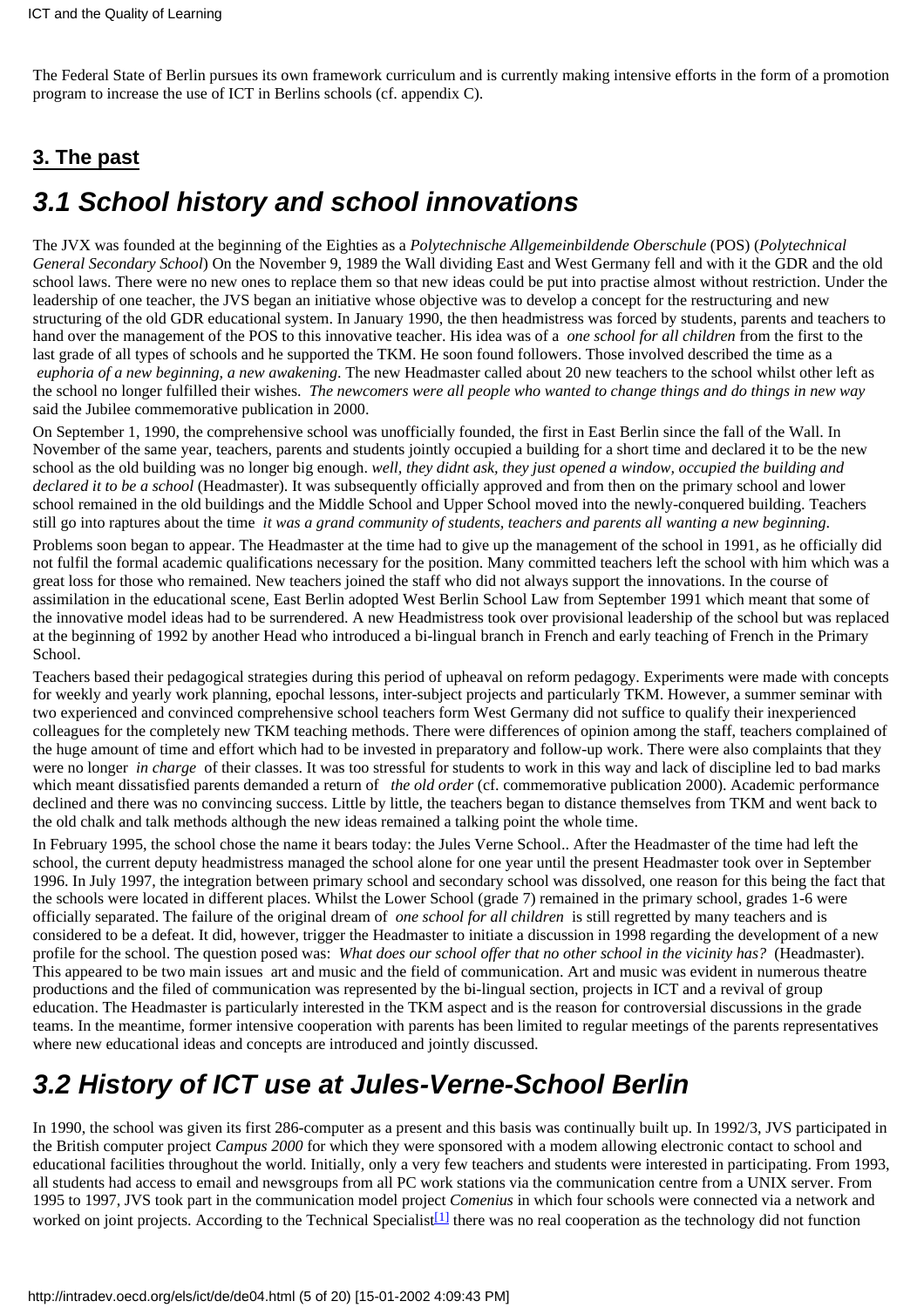reliably enough. The Technical Specialist saw one advantage in the project: *at least, the colleagues gained some experience and took part in some further training which they probably would not have done otherwise* (*Headmaster).*



#### *Figure 2: ThinClient Server*

Since 1995, the school has had its own homepage and since 1997, an internet leased line via fibre optic cable which is presently deactivated. A further EU project followed in 1998/9 called SUSIE for which cooperation with partner schools in Switzerland, Ireland and Canada were planned. Every two months, the students were to present a teaching project about a defined subject via video conference. A group of approximately 20 students from different grades was involved. The Technical Specialist was in charge of the technical side of the project and a woman teacher of English was responsible for the language matters. However, she felt she was under time pressure and, disappointed, gave

up the project after one and a half years. Furthermore, lack of support and technical defects also contributed to the annoying situation. The school profited from the project in that since then it has been possible to hold video conferences and the technology required for this was sponsored. Since October 1999, JVS is the only school in East Germany to be a member of the *Netzwerk Medienschulen* of *Bertelsmann Stiftung* (*Bertelsmann Foundation Network of Media Schools)* (cf. Appendix C). Although the school does not receive any material or financial support form Bertelsmann it does profit from the contacts made through it. In October 2000, the school thus received through generous sponsoring the complete equipment and networking with ThinClients.

# <span id="page-5-0"></span>**4. The present**

# <span id="page-5-1"></span>*4.1 Organisation of Evidence*

# <span id="page-5-2"></span>**4.1.1 Diffusion Patterns**

The school is organised around a group of dissenters among the teachers. Impulses can be traced back to individuals but are soon spread throughout these small groups. Characteristic for all of those willing to adapt is their striving for something new. Resistance was due to the imbalance between the quality of existing old and new teaching materials.

#### <span id="page-5-3"></span>**Initiators and principle responsible persons**

Due to the special political situation in which JVS was newly formed, the first major impulses for innovation came from a wide basis among the teaching staff. The opening of the Berlin Wall had triggered off great uncertainty and apprehension among the staff as the teachers had no idea of what to expect and fears for their jobs characterised their daily life. Amidst this uncertainty, about 6 teachers from a staff of 40 presented their new ideas together with the newly-elected Headmaster. *The situation simply gave them an opportunity for action, to dominate and, in a way, convince the others (...) It was an uncertain time in which colleagues were prepared to do more than a Civil Servant would normally do (*Headmaster). Supported by teachers who specifically applied for positions in the school wanting explicitly to implement something new, there was at first a concentration of people vehemently pursuing innovative educational objectives and determining what was happening at the school. Some of them left the school with the first Headmaster, others went back to their old roles. But the ideas and individual colleagues remained. As one woman teacher says today, *they were willing to work more than was normally required of them, they were committed and quite simply, they were good*. Thus, TKM was revived after an interval of several years, a revival forced by the current Headmaster and a few teachers after being re-motivated by a further training.

There are several teachers involved in the field of technical innovations. The main initiator was the Technical Specialist who works part time for the Senate advising schools on ICT. As he has numerous contacts and is up-to-date on current promotion initiatives, he has taken over the acquisition of promotions and sponsors for JVS. He is supported by the Headmaster. The Technical Specialist was the one who gave the *go-ahead* for ICT, who canvassed his ideas and dissolved fears and scepticism among the teaching staff. One colleague even referred to him as *the computer god* of the school. There are four other teachers also involved in computer science and impulses for ICT came from students and parents some of whom have been intensively committed. .

#### <span id="page-5-4"></span>**Who embraced it first/ last? Characteristics?**

The age of the teacher would appear to be critical for him or her to be willing to adapt innovations as older teachers have been pursuing their educational methods for a long time and see no reason to change them or to begin something new. Little was said about gender among those asked at JVS However, it was observed that six male colleagues offer courses in ICT and involve themselves with the technical aspect whilst women teachers, when at all, use it in lessons.

A more considerable factor than age or gender would seem to be the persons character. Persons who were first to take up innovations were characterised as being people who see setbacks as an opportunity for a new beginning, who keep to their ideals, who are willing to invest time, to embark on new ideas and to question their own roles and opinions. In contrast, those late adapters are described as people who find innovation frightening, who cannot let go of old ways, who hold on to their authoritarian roles as leaders and who are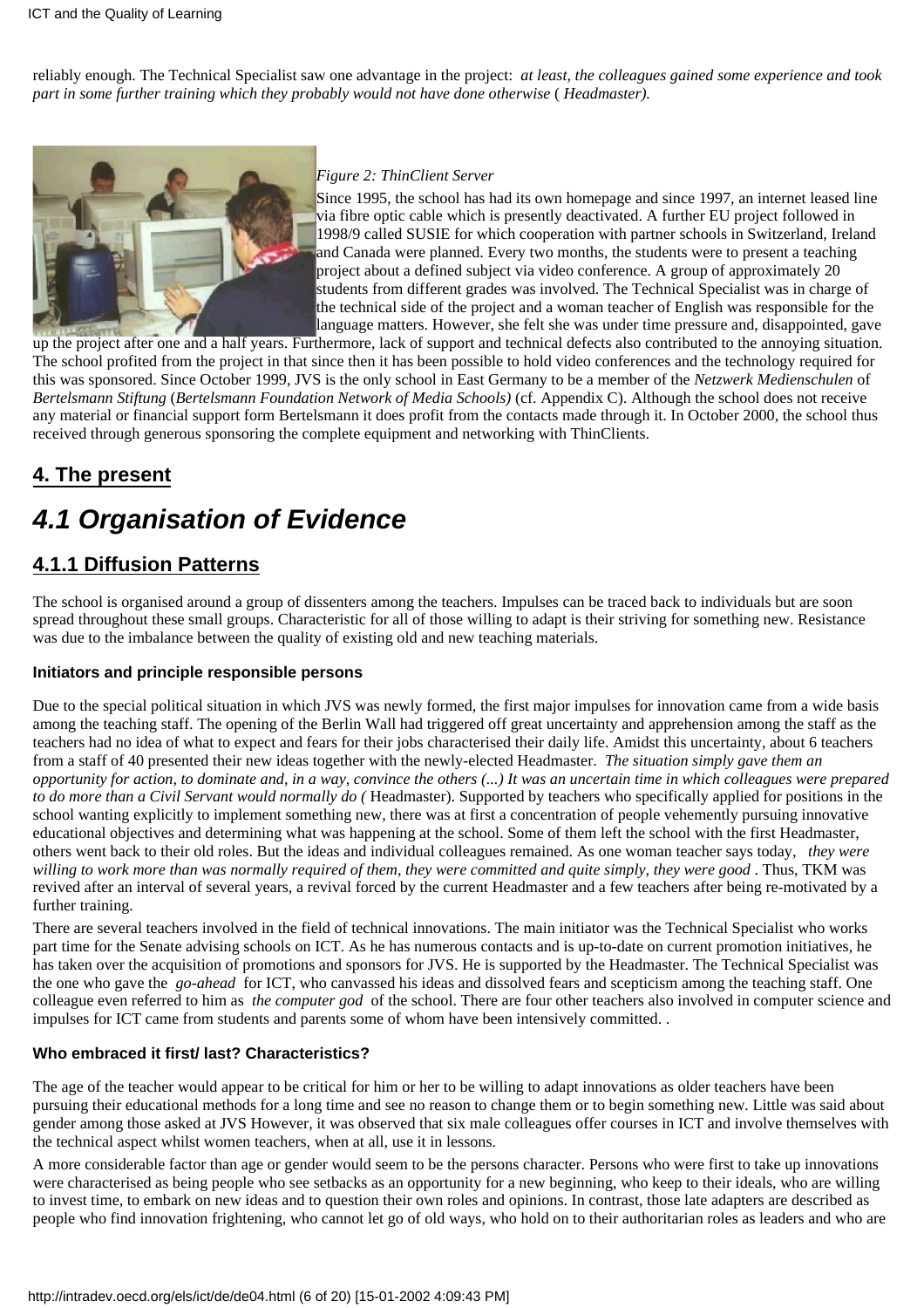less inclined to take risks and work in a team. The deputy headmistress explained that these were teachers who taught under the old GDR system and who were of the opinion that not everything about those times was bad and that students had performed successfully.

#### <span id="page-6-0"></span>**Diffusion Pattern**

At the beginning, many teachers came to the school because they wanted consciously to change things the proportion of those supporting and promoting innovations in the educational sector was relatively high. According to one woman teacher, those actively implementing group education today represent not even one half of the teaching staff. She estimated the figure at about 20 persons. Although the rest do not offer any resistance, neither do they support it.

It is estimated that, in the meantime, all teachers work with the computer, at least for preparing their lessons at home. Many get rid of their fear of the computer by working in their home environment with one. There are, however, clear differences concerning the extent to which they use a computer for lessons. One teacher estimated that about 10 colleagues used the PC a lot for project work, a further 20 for finding information in lessons whilst the others were still waiting to see what happens and were undecided. JVS has an advantage in that the teaching staff is very young so the willingness to accept and work with ICT is high and teachers do not want to miss catching up with new technology. The teachers of computer science are helping to establish ICT more and more among the teaching staff as they go to a lot of trouble to *acquaint their colleagues with ICT* and are there for them should problems arise. As the school is so well equipped, teachers develop an interest in the numerous opportunities existing. *When the technology available is so overwhelming and you have such great opportunities all at once, then you simply just want to get involved with it* (woman teacher). Innovations also spread among the grade teams where there is an extensive exchange of ideas.

#### <span id="page-6-1"></span>**Resistance and problems**

Following the fall of the GDR, initial experiments with TKM were given up because of immense resistance and difficulties. Some of the teachers pulled out and have remained disappointed until today, whilst others kept the idea in their minds striving to make another attempt. Since its revival two years ago, there still has been no consensus regarding TKM among the staff. Group education is the subject of controversial discussions and the attitude of many teachers is reserved. There is therefore no consistent form of TKM and each grade team has found its own consensus. Current discussions concern the advantages and disadvantages of the size of student groups (4-6 students) in arranging the table groups in the classroom and a concept for marking group work.

Resistance against ICT flares up usually around financial issues. The school has modern technical equipment thanks to external sponsors but the maintenance of the installations takes up about 20% of the total budget. Many teachers complain that so much money was invested in ICT which was already more than averagely well-equipped, whilst text books and other technical equipment such as OHPs and video sets were completely antiquated. *There are some inconsistencies; the TVs just stand around, broken but we can surf in the internet for sure. There are simply contradictions which we have to tackle (*teacher). According to the Technical Specialist, there was envy and aggression from other schools in the region regarding the over-privileged technical equipment and international attention. Apparently there was no resistance to the technology itself within the school, at the most *reservation and fear. I think that is the crux of the matter. That you are not sure how to deal with the new media or how to use it* (Woman teacher).

### <span id="page-6-2"></span>**4.1.2 Staff development & involvement**

The presence of a system administrator who is available to answer teachers individual questions is seen as particularly helpful. Furthermore, the exchange of experience between colleagues in other schools is of major importance.

#### <span id="page-6-3"></span>**Informal learning system and in-school training**

The comprehensive technical opportunities at the school acted as incentives to many teachers to involve themselves in ICT and to take up independently further training. This auto-didactic *learning by doing* found support and help in mutual assistance from colleagues who were described as friendly and open. One woman teacher found that conversations with her fellow staff and the exchange of information with them even more important than computer training courses. Teachers who were familiar with ICT functioned as propagators of information within their teacher teams Informal assistance also came from students themselves and one technical colleague for computer science. Many teachers particularly appreciate the presence of this colleague, a former TV technician who holds an ABM<sup>[2]</sup> position in the school as technical support. His post is limited to June 2001 and can only be extended to a maximum of two years.

<span id="page-6-5"></span>*I would say he is the one who shows the teachers what to do. When we have a free period, we can always go to him and assuming there is no other urgent problem to deal with - he sits down with us, explains everything, tells us how to do things and practically, he is running the whole in-school training (Deputy Headmistress).*

#### <span id="page-6-4"></span>**Formal learning system**

At the beginning of the school year 200/2001 all teachers had to take an obligatory introductory training on the PC. Each of them had their own email address. For the Headmaster, teacher training *is a major issue, which must still be speeded up.* As knowledge in this field is very quickly out of date, continuous schooling is essential. This takes place mainly in-school via one of the three computer science teachers and is attended by about 60% of the teachers. Regularly, 15-20 teachers get together and work out topics with the person responsible for further training. Training requests are collected beforehand from the notice board in the staff room. The Bertelsmann Group arranged for a questionnaire to be completed by the staff and the results showed that teachers prefer *to be briefly*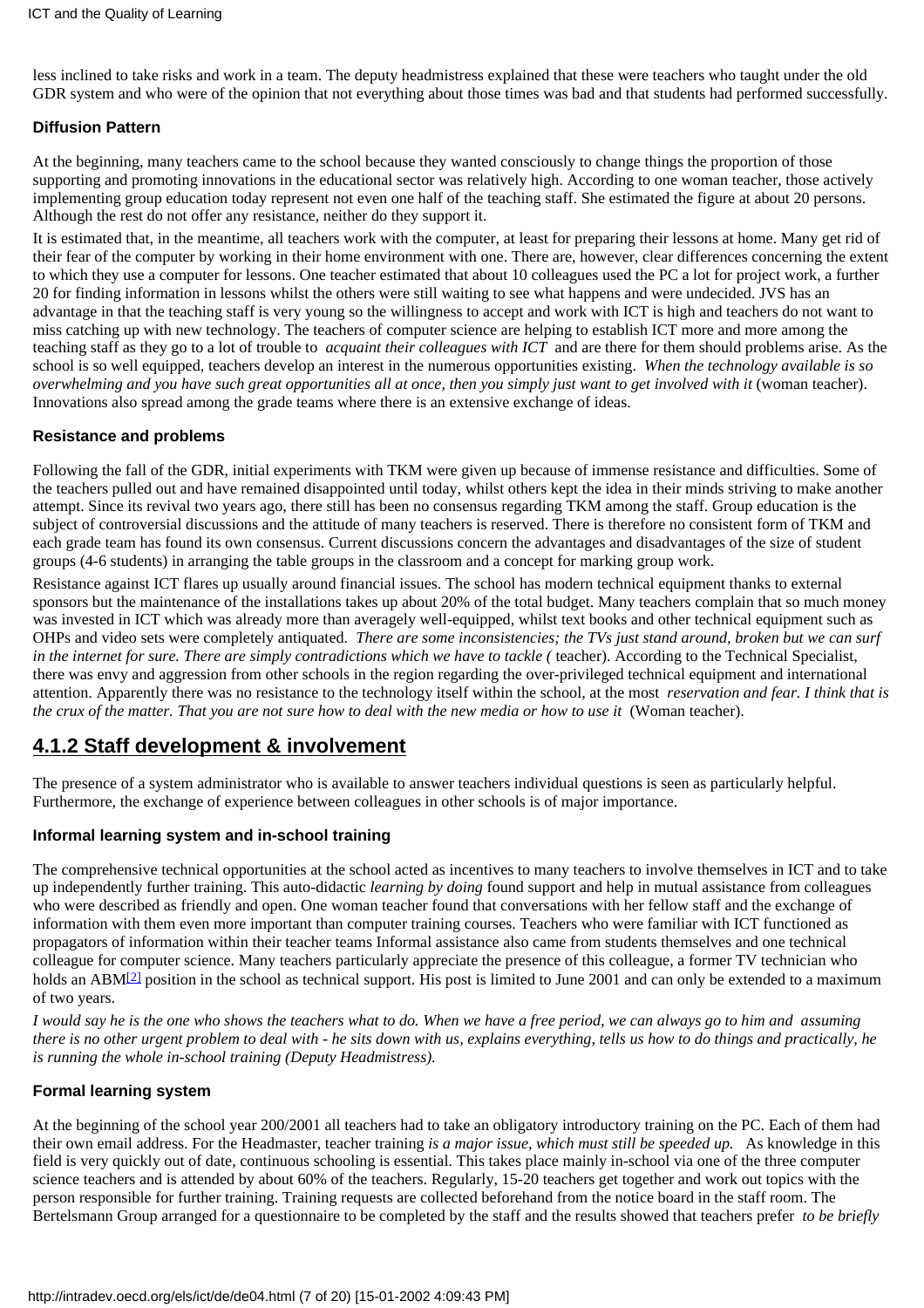*introduced to one topic individually* (Headmaster) instead of attending long training sessions. In such sessions they frequently learn so much that they cannot evaluate the information and are more likely to be confused by such a wealth of information. Therefore, *Short, fast training sessions* have been planned for the future. That means that teachers will be able to get advice and answers to their questions from competent teachers or from the ABM colleague. In so-called NetNights, interested teachers can exchange experiences with their colleagues by wine and candlelight and become acquainted with the internet. The evenings take place at irregular intervals and are attended, on average, by 17 people. Most of the teachers are motivated to take training but time is often an obstacle.

According to one teacher who was asked about the opportunity for training at school *Well, I think what is offered at school is very good. We have the equipment and we have the people.* Training is also given at JVS by former students. This form of *Teach your Teacher* is very popular both with teachers and interested parents. It is important for teachers not only to gain knowledge about technical applications but to find concepts for the educational use in their lessons something a student cannot impart and which is also difficult to acquire autodidactically.

#### <span id="page-7-0"></span>**External training and meetings**

The JVS teaching staff can also attend courses at the *Berliner Institut für Lehrerfort- und Weiterbildung* training centre.*(Berlin Institute for Teacher Training and Further Training)*. The Technical Specialist at the school also offers pan-regional courses in Berlin himself. He likes to train himself in cooperation with companies and is keen on enabling interested students to do so, too. The *Bertelsmann*-*Stiftung* also organises a meeting every six months to give teachers the opportunity to exchange know-how and experience. In addition, participating teachers also profited from training which took place within the scope of one of the computer projects and the resulting exchange of information with colleagues. This took place at national and international level.

The *Gemeinnützige Gesellschaft Gesamtschulen (non-profitmaking organization comprehensive schools)* supported JVS teachers in group education establishing contacts with experienced teachers throughout Germany who have been working in the sector for a long time and offered training. During the first training session at the beginning of the Nineties, the teachers organising the training were able to enthuse the JSV participants to such an extent that these began to put their knowledge into practise as soon as the training ended. Later on, useful congresses, training sessions and exchanges of experience were repeatedly arranged*.*

### <span id="page-7-1"></span>**4.1.3 Role of leadership**

The role of the Headmaster is characterised by the fact that he encourages and enables teachers to innovate, with the Deputy Headmistress acting as his critical counterpart.

The Headmaster took up his position four years ago at JVS. Before that he had been a teacher at the school for five years, a fact he describes as being not quite without problems as *Relationships with some colleagues were considerably closer than with others. Some I liked, some I didnt thats clear* (Headmaster) He sees himself as someone allowing colleagues good ideas, of encouraging and motivating teachers *to be active themselves and , in principle, to bring together all the positive aspects.* One woman teacher describes him as *an innovator* and *creative and capable of enthusiasm.* Parents who were questioned said he was *open, a very active and convincing headmaster, who has created a good atmosphere.*

Those questioned said the Headmaster had played a leading role in the introduction of ICT and in implementing group education. He stuck with the idea of TKM even during the time it was not being practised in lessons. When he became Headmaster, he used the opportunity to motivate the teachers once again to group work, to arrange for training and to renew the discussion. He sees himself as the initiator of the revival of this idea. One woman teacher described his method of re-initiating group work as

*a little bit dictatorial, (...) he said, OK now do it!. He was simply pleased that we were interested and then he went around telling everyone: they do it. We all felt we were under a bit of pressure. Like it is sometimes when you have a great idea, you find it super but you have to be careful not to run people over with it (*woman teacher*).*

In his conception as how he sees himself, he emphasises that he does not want to be a *head master* in the sense of someone *mastering* other people but would like to work out guidelines jointly with colleagues in constructive dialog so they have parity in their development and implementation.

Regarding the introduction of ICT he describes himself as someone who *mediates and makes things possible,* supporting the Technical Specialists good ideas because the Technical Specialist has a negative effect on the teaching staff due to how he is *he lives in the clouds and no-one understands him, he antagonises the others*. The headmaster then tries to get the colleagues *to participate and to support him* (Headmaster). One teacher said the Headmaster had given the whole issue a new impulse when he became headmaster. Even if the group education was primarily his *hobby* in the beginning, the field of ICT has become one, in the meantime. One woman teacher said the Headmaster used ICT intensively in his lessons and spent a lot of time on it with the Technical Specialist.

#### <span id="page-7-2"></span>**Deputy Headmistress**

The Deputy Headmistress managed the school alone for one year whilst the position of headmaster was still vacant and today she gives an impression of functioning as a counter-balance to the Headmaster. She describes herself as *the one who first questions everything, in contrast to Mr X. (the Headmaster) who can quickly become enthusiastic about something, I am usually quite reserved to start with (...) I need a while until I can enthuse about anything (*Deputy Headmistress*).* However, when she is convinced of something, or something has been agreed upon by the school management, then she resolutely supports it externally. However, before she does so, she likes to consider *all the reservations* (Deputy headmistress) she can possibly think of, *People used to tell me that I categorically rejected anything new; I admit, maybe I did at the beginning.* (Deputy Headmistress) However, it was confirmed that she has become more receptive in the meantime.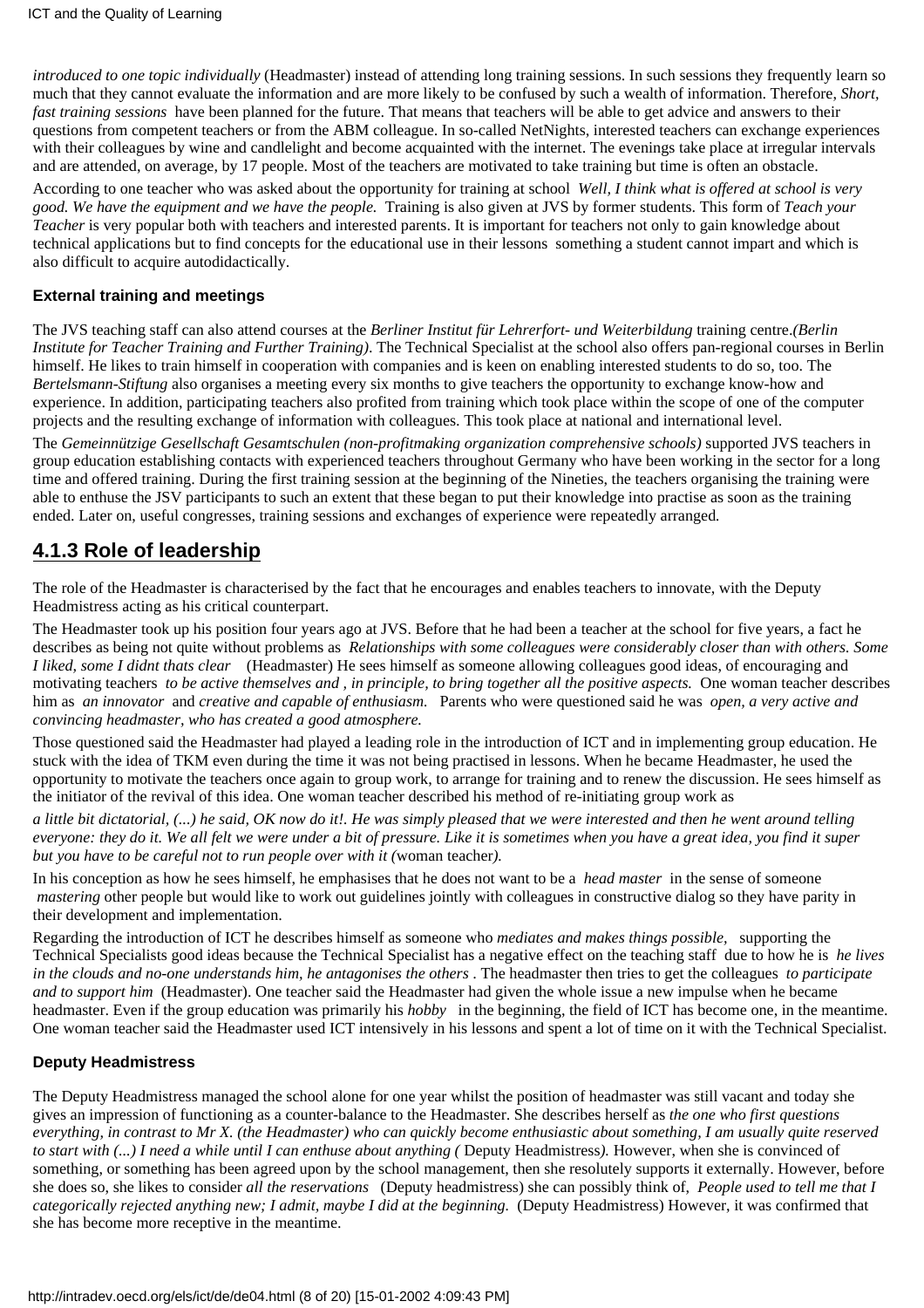One father reported that he was particularly impressed by the open and self-critical ways of the Deputy headmistress and registered his child for the school *I found there someone who could openly express their faults. That cant be a bad thing. She had nothing to hide, she handled her weaknesses quite openly and I was very impressed by this. So I thought thats the right school for my child.*

# <span id="page-8-0"></span>**4.1.4 ICT-Innovation Connections**

#### <span id="page-8-1"></span>**Relation of Innovation and ICT use**

Educational and medial innovations complement and support one another in a variety of ways. Importance is attached to the application when using ICT in lessons. *Figure 3: Group teaching in Chemistry*

Educational innovations and medial innovations were introduced separately from one another. Nevertheless, they overlap and complement each other and in both fields most of the work is done in groups or is project-orientated. Group work prepares students for social learning, the ability to work in a team and social competence and independent working are trained. Students bear the responsibility for the learning process which they themselves determine, in contrast to the widespread consumer behaviour of the students. Possible isolation among students from concentrated work on the computer in lessons or at home can be compensated by TKM as a firmly anchored working method in everyday school life as here stable reference groups exist. When working in small groups, the students continually make use of the PC independently for researching information. There is also an integration of educational and technical contents in



the schools special areas: bi-lingual lessons can be sensibly supported by e.g. email, chat and video conferences. In music and art the theatre and music groups profit from digital recordings of their projects and presentation in internet.

Both strategies accommodate the social reality of the students and have an educational effect on it. Media pedagogy catches the interests of the students and group pedagogy serves to counteract increasing social problems of the students and to have a social-pedagogic influence on them. The teacher has the opportunity to speak to each student individually which leads to a different type of relationship than the one resulting from teacher-centred lessons in the classroom. In both cases, the role of the teacher changes and he/she becomes increasingly *advisor, coordinator, organiser and inspirator*, he need no longer be the one who knows everything, but rather he gives up control. For low-performance students group work and work with the PC both offer opportunities to achieve a good performance which they would otherwise not have been able to do. Quiet students who contribute little to teacher-centred lessons, can be integrated into the learning process and achieve success which in turn is motivating.

#### <span id="page-8-2"></span>**Role in the academic program**

The outlining guidelines for computer science are badly in need of reform according to the Headmaster. This is one of the reasons why a working group form the *Bertelsmann-Stiftung* is involved with the topic of *media curriculum*. At JVS, students in grade 11 work in the optional compulsory subject of choice *Computer* Science with a functional program language (LOGO) which displays the programming graphically. Furthermore, the Technical Specialist prefers the students to work with applications and not simply programming for the sake of it but practically, e.g. for the further development of the schools homepage, or for building up a web server or an information system based on a data base. This type of project-linked work is not meant to be something *which must first be explained as something ideologically important, but (...) it ought to be serious.(*Technical Specialist) In addition, the Technical Specialist attaches great importance to each student being encouraged according to his/her individual interests and skills.

Basic IT knowledge e.g. word processing, spread-sheet analysis and data bases is taught the students in grade 8 in a course called ITG *"Informationstechnische Grundlagenbildung*" *(Basic IT Training)*. This special field of *work instruction* is held for half of a class over a period of six months. A longer course in this field would include e.g. the simulation of founding a company with cost calculations, drawing up of concepts and brochures on the computer. Students in grade 910 can attend the subject of computer Science as an optional subject.

#### <span id="page-8-3"></span>**Use of ICT**

According to the Headmaster, JVS has made it its objective as a media school to install ICT in lessons in addition to Computer Science. A study made by the *Bertelsmann-Stiftung* showed that every fifth teacher had surfed the internet and every 14th. uses it in lessons (cf. New Germany 11.11. 2000). Our own investigations from the return of only 16 questionnaires showed that a quarter of the teachers are *not familiar* with searching for information in the internet and half of them had no experience of emails but all of them were able to write texts using *Word*. Some are shy of using computers in lessons because they think y*ou have to be able to master it perfectly before using it with students. (*Headmaster) Some teachers depend entirely on the skills of their students, which makes the students very proud of themselves.

As already mentioned, students use the internet during group work very much as a matter of course and in their own responsibility to get the information they need for their tasks. Teachers often offer specifically different stations with varying sources of information.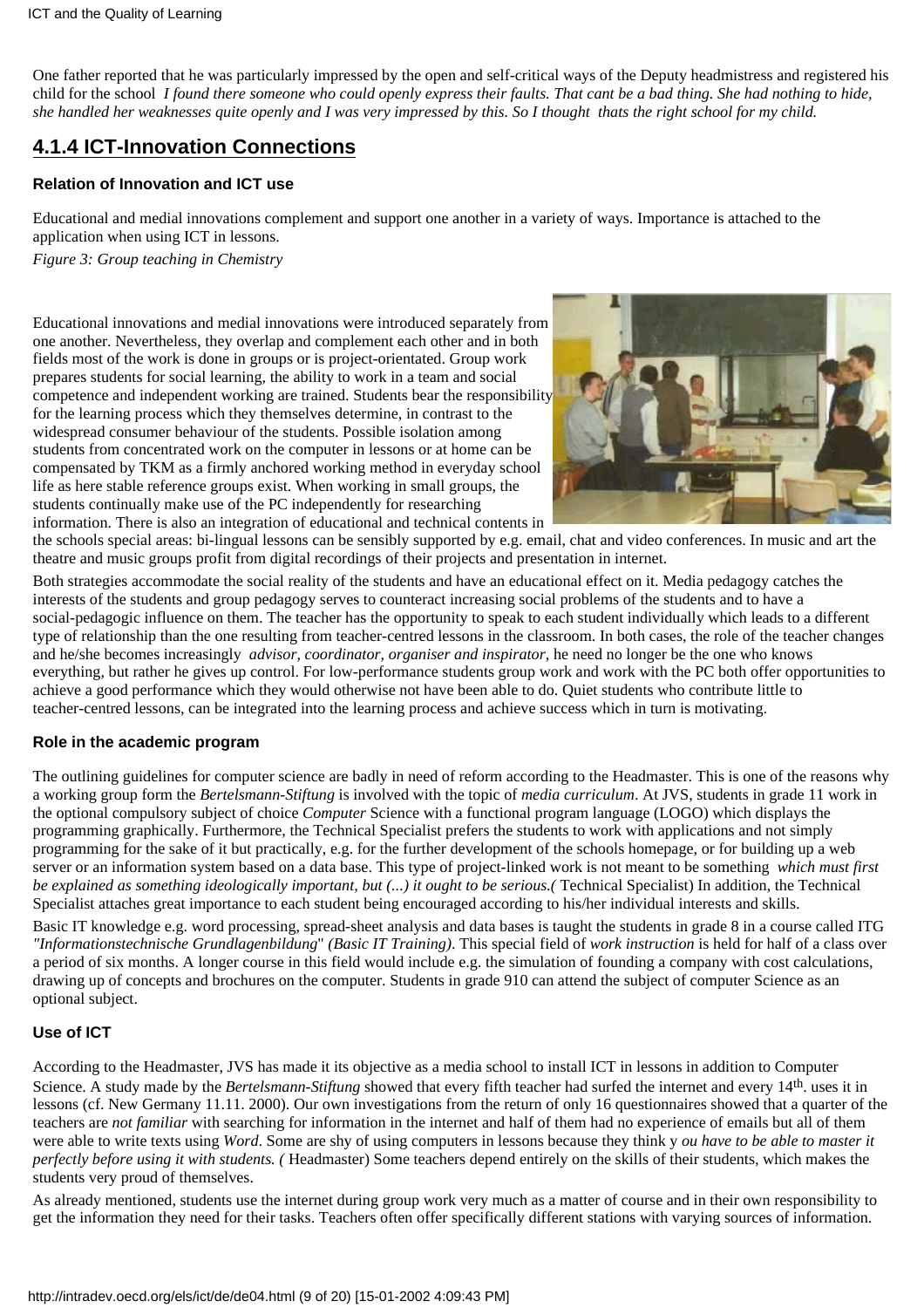Furthermore, the PC is used in lessons e.g. to publish topics on the home page or to use a teaching program. Students use the computer nowadays as a popular tool for writing essays or doing their homework.



Students in grade 7 have an additional opportunity to participate in a special optional compulsory subject of choice Computer Science. In co-operation with the Stadtteil-Jugend- Medienzentrum *Helliwood* a teacher is carrying out a comprehensive media project there. In *Helliwood* there are four competent staff members and 60 networked computers. There has been close cooperation with JVS for a long time. The *Seventh Grade* Project with the JVS took place last year as an open working group and from this year will be carried out as a school commitment with work being marked. The students are working on topics such as *Gewalt voll uncool* which translates roughly into *Violence is totally uncool*!. For their project, students interview people on the street, meet with local politicians or create a questionnaire for other students. The results are then published in the internet. Further projects included the creation of a virtual childrens town plan for Berlin or the recording of a video discussion in the internet. Technical computer skills are gained on site directly on the object of application. The project is managed by one JVS teacher and one member of *Helliwood* , whereby the latter is responsible for computer matters.

#### *Figure 4: Students of the 7th grade in Helliwood*

At the school itself, six different teachers offer courses in the optional subjects sector among others on the topics of *Multimedia and Music, Video and Image Design, Software Application, Home Pages, Computer Hardware and Meeting Point Webmaster*. The school s home page documents numerous projects from the annual project weeks with pictures and in some cases, video recordings. The Technical Specialist emphasises that he is not principally interested in a professional home page *all our pages look chaotic in a different way, but it is the process which is in the foreground (...) the joint work (...). We simply say we are a school and we are here to learn, we are not a place of employment where the product is the main thing.* (Technical Specialist) To the reader, the schools home page looks very versatile and it has clearly been designed by students which makes it very authentic and lively.

#### <span id="page-9-0"></span>**Assessment of working with ICT**

The Technical Specialist and some parents are agreed that the PC is an essential cultural technology which should be taught just like reading, writing and mathematics. The computer should not however be used for itself but as a tool to be used when it would appear to be meaningful for the learning process. It is another learning medium which should not oust other forms completely. Some teachers think that ICT is already being used in a variety of ways at school and this use should not be increased. One woman teacher sees a problem of the curriculum being too full and ICT is not helpful enough for imparting contents.

*It is not effective enough. If you have the space to use it in and want to work with the children then you need to have ideas about solutions which I dont yet have. You need a few suggestions on how to make more intensive use of it. Training would be very helpful here (*woman teacher)

# <span id="page-9-1"></span>*4.2 Outcomes*

# <span id="page-9-2"></span>**4.2.1 Infrastructure**

Recently the school has been equipped with top-grade technology via the ThinClient networking. Most was provided by sponsors. Students, a TV technician and a commissioned company supported the responsible teacher in the administration.

#### <span id="page-9-3"></span>**Equipment**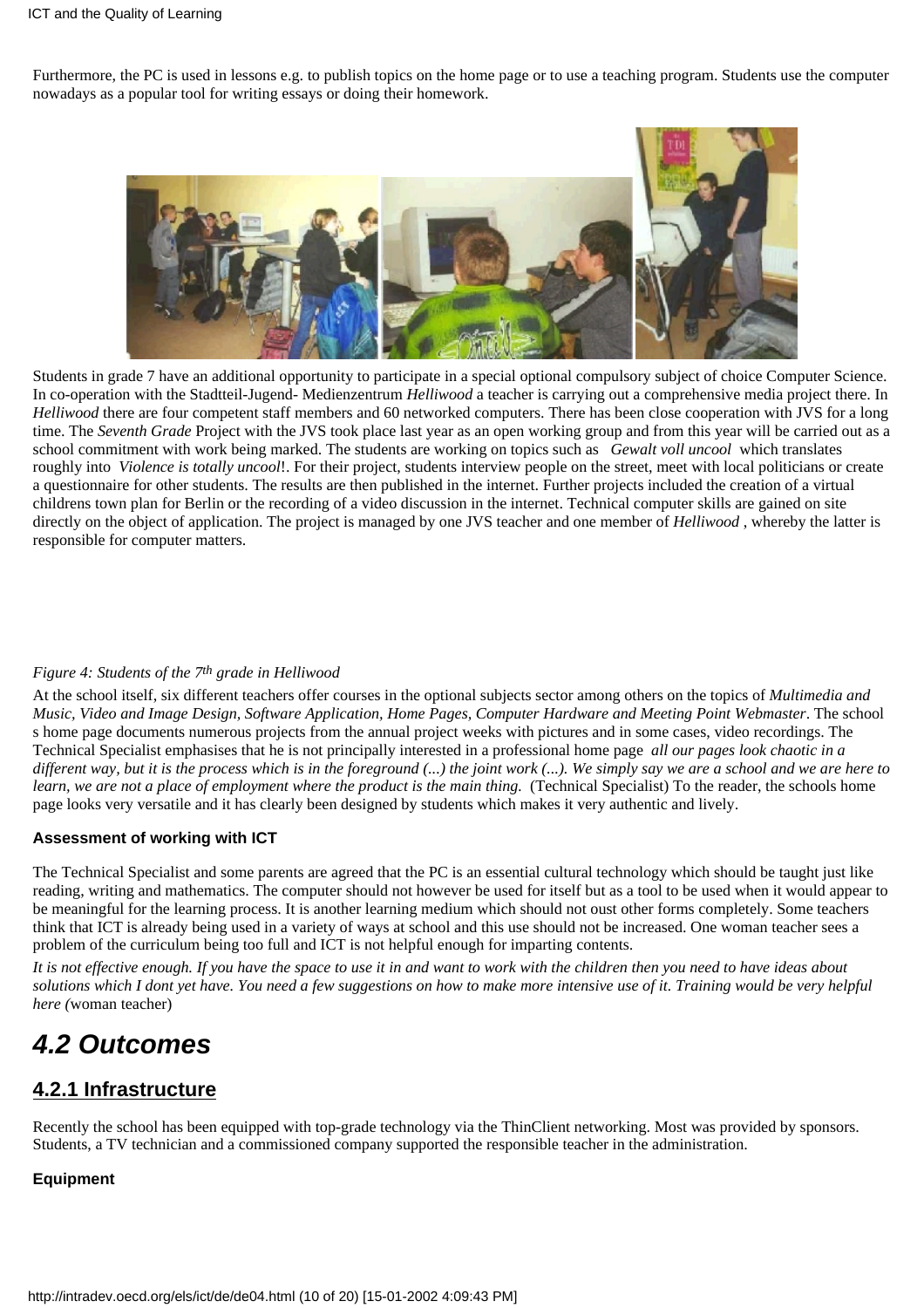#### *Figure 5: The smaller ICT-room*

The school has two, large networked computer rooms. One is equipped with 11 older computers and one with 21 ThinClients. There are three computers in the school library and others in various classrooms. A so-called Literature Café serves as a recreation room for students in the Upper School and contains three computers. In an external building for grade 7 are two computers. In the school there is a total of 53 computers with internet access and seven without. Some of them are installed for special subject fields (e.g. a microscope with computer link-up, a music computer with recording facilities and a CD burner), in the staff room (three ThinClients) or in administration. This results in a ratio of 18 students to one computer.



A speciality in JVS is the equipment with ThinClients Network. Contact was made to an American company through the Bertelsmann Stiftung who together with two other project partners sponsored the school with three servers and the ThinClient terminals for a computer room for a total value of DM200,000.00. The old computers in the school were revamped with ThinClient terminals so that all 53 computers in the school can use the three servers. The terminals are not full-grade PCs but serve simply as terminals to call up data from the main server and to calculate the graphic representations on the relevant monitor. They do not have their own CD-ROM or disk drive so they are cheaper to buy, less prone to failures and require less maintenance. A further advantage is that each computer has the same software which only needs to be installed once, teachers and students can access the server with a password from home and the network allows teams to work together. Although initial costs were very high, (the three school servers cost DM 50,000.00) the investment



will pay off in the long run. JVS is currently the only school throughout Europe with this system.

*Figure 6: ICT-room with ThinClients*

The ThinClient requirement is obliged to use Microsoft Windows NT; previously LINUX was used. As a Microsoft partner school, the school has all the usual word processing and data processing software. On the whole, teachers, students and parents say the hardware and software is top-grade and above-average. At present, there would appear to be no more obstacles caused by bottlenecks in using the installations in lessons because of a lack of

technical capacity.

#### <span id="page-10-0"></span>**Support to keep it working**

As in all German schools, all repair and networking of the computers and system maintenance as well as overall administration remain, on the whole, in the hands of committed teachers and parents. At JVS this is the task of the Technical Specialist and two other technically versed teachers, who are each freed for one teaching unit per week for the work. However, all three *computer science* teachers do more than the hours they are supposed to. One father was of the opinion that *these teachers were not in a position to master and administrate the technology as they lacked the necessary qualifications.*

#### *Figure 7: Student Administrator*

The students themselves therefore play an important part in the maintenance system and the Technical Specialist admits that in many issues he knows less than his students and so he leaves it to them to configure complete computer installations, seeing as they also have more time. The Technical Specialist spoke specifically with students and asked them to form ICT web teams in which students take on the responsibility for maintaining the home page, network administration and training. There is currently a group of approximately 25 students of which five have taken over special maintenance tasks. One father found that this had both advantages and drawbacks:

*They have to find out a lot of things because after all, it is up to the students or some of them that they are able to do these tasks. What they really do is another question*



*because a 13 or 14 year-old student is not mature enough as a person to administrate the whole school. You need more than technical know-how to do that (*Father).

Contrary to other schools, JVS has support from two other sources. One is from the ABM employee who looks after the hardware fulltime guaranteeing that the computer room is open to the students every day until 6.00 pm, holding work groups with the students and maintaining the installations so that the computer science teachers can concentrate on software maintenance.

The other source of support for network and server maintenance of ThinClients is provided by a company which was responsible for the installation. Employees from this company come to the school regularly every month for about 5 hours, the costs, about DM 1500 are paid for by the Regional Office. This is the first and only time this has happened in Berlin and was negotiated with the sponsoring company in the run-up to the sponsoring agreement which ensures the necessary maintenance of the installation provided.

#### <span id="page-10-1"></span>**Resources**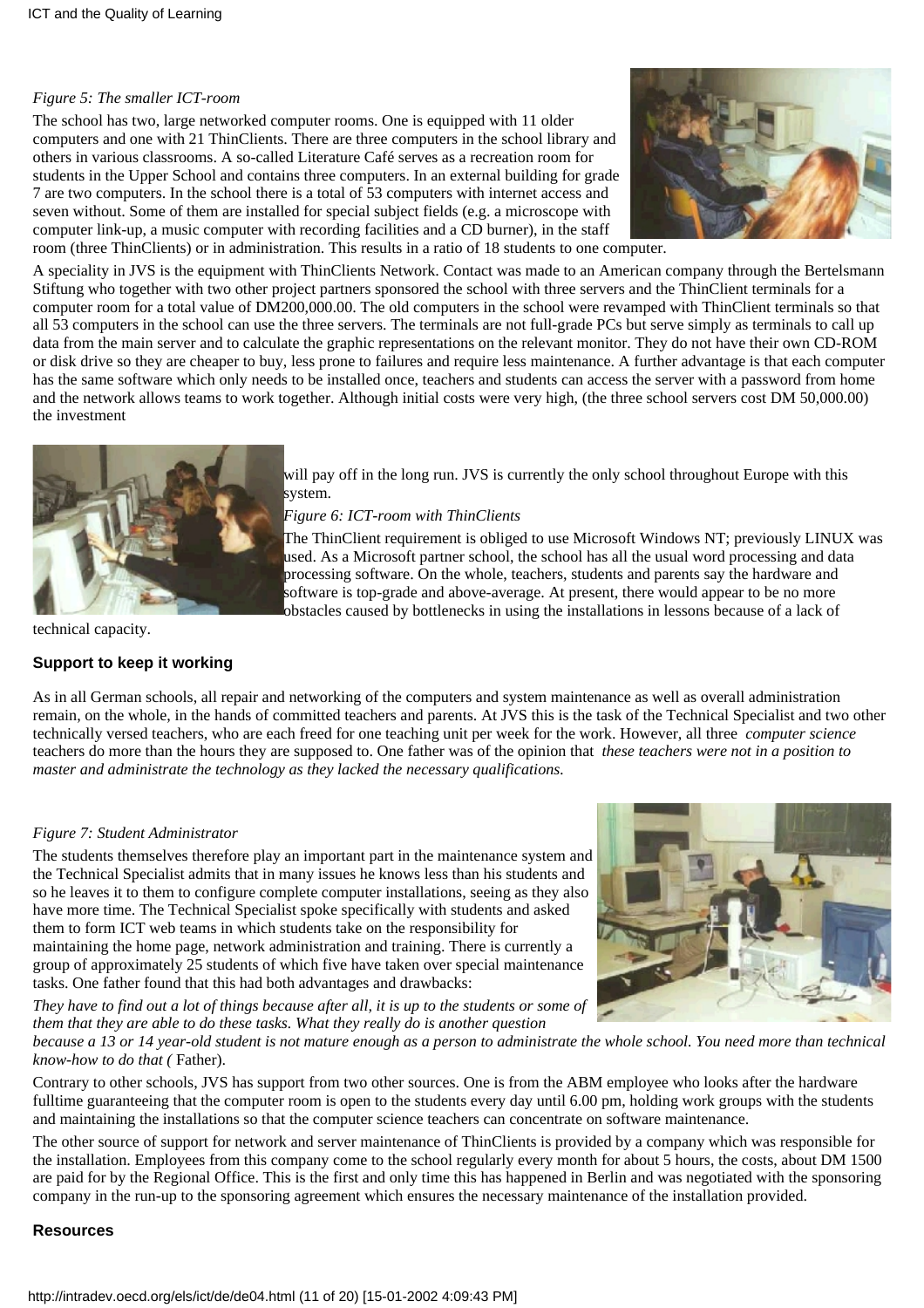According to the Headmaster, in addition to careful budgeting with financial means available and the willingness to continually invest in ICT, state sponsoring initiatives and sponsoring from the private economy were necessary in order to reach the current level of ICT equipment as there is no provision for computers in the schools budget. As JVS is a state-controlled comprehensive school it is provided with a yearly budget of about DM 95,000 of which it spends approximately DM 4,000 a year on ICT. Income for computer equipment in the last ten years amounted to about DM 80,000 from the State and the Region whilst private investors have contributed an estimated two to three million in the last ten years whereby the technical Specialist emphasises that the school did not beg for this money rather the focus was on the work on contents which awakened the interest of the investors. The school also was given some financial support from the JVS Promotion Association which has existed since 1993.

# <span id="page-11-0"></span>**4.2.2 Effectiveness**

Teachers can observe motivating advantages in their students during lessons incorporating ICT. At the same time, there is an increasing superficiality in the learning process when tasks are dealt with.

#### <span id="page-11-1"></span>**Main values, advantages, positive aspects and impacts of learning with ICT**

The schools image has been positively strengthened by its national and international successes and finds recognition in the surrounding area. Teachers see one learning effect for their students from working with computers is that they learn to work on their own and can extract information from the internet more easily and quickly which results in increased success and enjoyment when researching. Access to the latest information is open and the topicality of the subject adds greatly to the discussion of the subject. Several teachers have observed that by using the PC, homework is done more regularly and with more motivation, including mathematics and text work. Students say themselves that they enjoy working with educational programs which present a topic in an enjoyable way. One woman teacher has observed that students in the secondary level were more motivated by ICT than those in the secondary level II *In the secondary level II I would say it is easy, it is normal for them in some way. But they are not more strongly motivated because they can just have a look from time to time*. Differences in interests also influence the student s learning behaviour and speed on the PC.



#### *Figure 8: Teacher with two students*

Self-determined ICT work has an effect on co-operational work with the students helping each other instead of waiting for the teacher to help. They like working together as partners a fact which could be clearly observed during our lesson audits. Most of the students work on the subject with great concentration and the teacher has the opportunity to deal intensively with individual students. Some teachers see advantages for themselves in the computer work because it motivates them to think of other ways of presenting a lesson, gives them increased opportunities and allows them a different kind of relationship with their students.

#### **Problems, disadvantages and negative aspects/ impacts of learning with ICT**

<span id="page-11-2"></span>In addition to financial, spatial and technical problems, there were other difficulties. Teachers complain about the amount of time needed for preparations or they feel insecure because of the reversal in roles and their lack of concepts for dealing with the matter. One parent found this discrepancy between the knowledge of the teacher and that of the student where computers were concerned as a disadvantageous *loss of authority and respect* and something which teacher training should deal with. One of the problems faced by students is that they either do not have the competence or the will to look critically at the information they extract from the internet. One teacher thought  *you need to have an immense background knowledge and many skills in order to be able to work selectively or to know what to ignore. The students are normally overwhelmed with details without any overall connection to be able to recognise the whole.* Sometimes, they are not even interested in reading the texts they have found. *For them the job is over once they have found the information which is then dealt with in a rather uncritical manner. They have the technical skills but they have problems to make further use of the text* (teacher). Practically all teachers criticised this problem. The Technical Specialist regretted that there was a lack of good concepts at the school for working with ICT and that project work in every-day school life was restricted by external regimentation. Another teacher said there was a lack of good, top-quality educational software.

#### <span id="page-11-3"></span>**Abuse and responsible handling**

Students at JVS have relatively free access to the computer rooms in the school. Up to now there has been no major forms of abuse. Hardware is seldom damaged. Early on, there were some cases of theft of technical accessories. The rooms are secured against break-ins of which there were some cases at the beginning - only during school time. Students treat the computer as a valuable object and do not want to damage their opportunities to work with it so they take care to see that it functions.

Surfing around pages considered harmful for young persons is to be blocked. As each student logs in to the computer with his/her own password, in any cases of doubt, it is easy to trace back to see who did not keep to the arrangements. Those students who have the necessary skills to manipulate the system are involved in the administration. The teacher tries to prevent students looking in on chat and play pages during the lessons by talking to them about it. Students also refer to ready-made texts to make work for essays etc.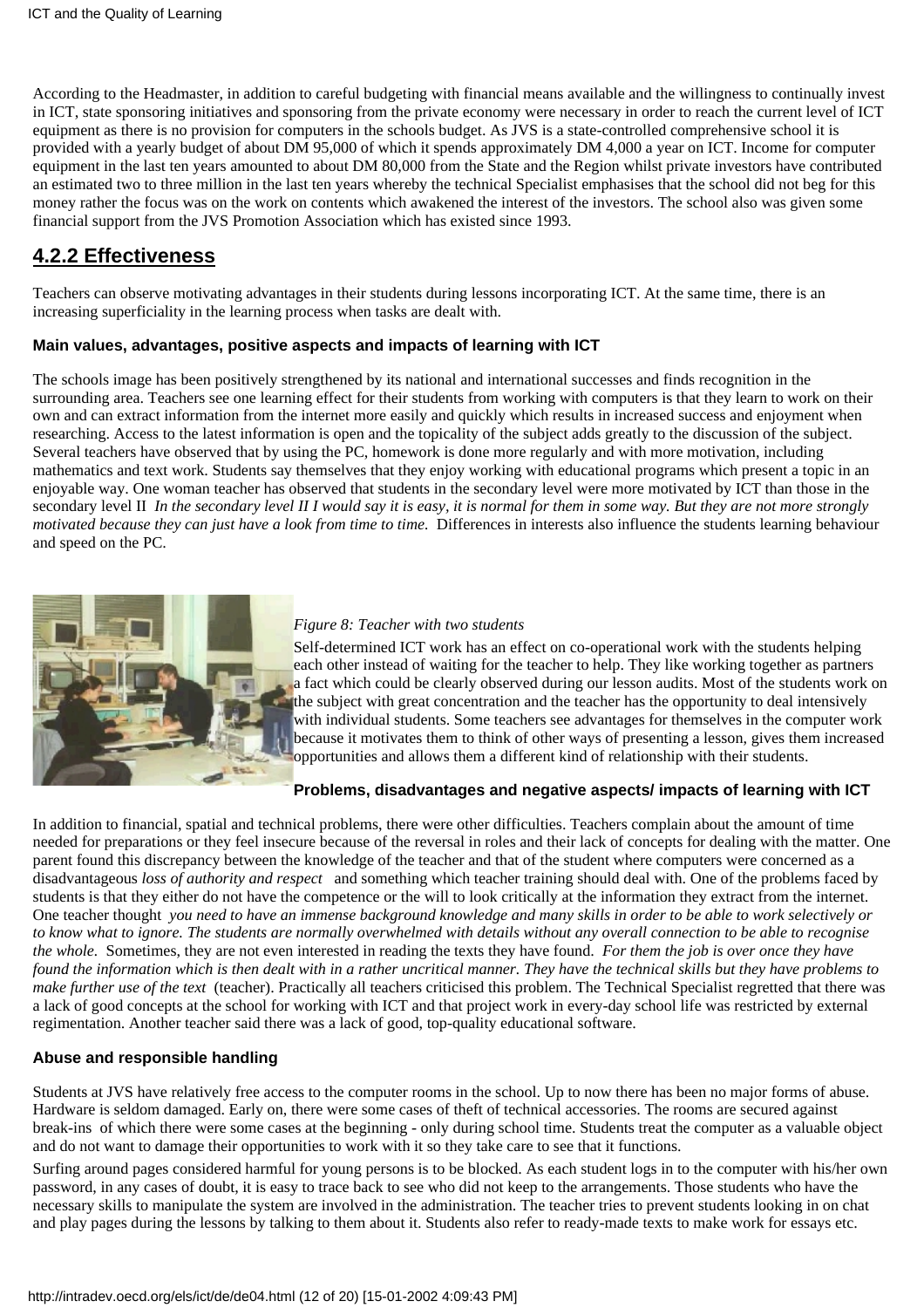easier but the Headmaster views this as abuse when the student does not understand the contents and pretends to the outside that the work is their own. However, if they have really involved themselves in the subject matter, then he finds researching for information in this way to be appropriate.

# <span id="page-12-0"></span>**4.2.3 Impact on Academic Rigour**

#### <span id="page-12-1"></span>**Impact of ICT on academic rigour**

For reason of the type of school it is, JVS has to combat a variety of problems concerning academic rigour as more and more low-performance students are attending the school. The Headmaster reported that parents of children who have not been recommended for a grammar school often hoped that the comprehensive school would open the way for their child to Abitur (German school-leaving examination which qualifies the child for university entrance). The Abitur results at JVS are below the state average. Teachers hope that the development at JVS will be positively influenced by its good reputation in the field of ICT. This could attract children who would normally be registered at a grammar school. On the whole, one woman teacher supposed that the technology would have a positive influence as it increased the desire to learn, a more intensive involvement with subject matter and thus improved performance *and because fun and the willingness to invest time always go hand in hand, I can imagine that it would have an advantageous influence on results.* (woman teacher)

#### <span id="page-12-2"></span>**Impact of school innovation on academic rigour**

The Headmaster made one observation *the gap between very good students (...) and students who come to us who have been recommended for the general secondary level with very weak performances is increasingly widening.* Various tests have shown that the students abilities in reading, writing and mathematics are worsening. Teachers and parents who were asked about this point were of the opinion that an increase in leisure-time activities offered and less stringent curriculum after the fall of the GDR have led to a decrease in a child s willingness to learn.

Group work at the school is an attempt to counteract lack of motivation and social problems among the students. Confrontation of students in each of the grade 7 classes leads each year to great problems. The students are just entering puberty and at the same time have to cope with a new school. In addition, they are confronted with a working method which requires a high degree of social competence from them. Training of social competence, finding a place in a group, communication and group training, meta-communication and organisation of work division take up a lot of time and the learning of contents suffers. Students do not learn to work successfully in groups until they have had increased experience but until then it is a burden for teachers, students and parents. The parents are dissatisfied because their children perform badly and make no progress and teachers are truly stressed by negative feedback from the parents and the difficulties of the students among themselves in the classroom.

There were reports that particularly low-performing students appear to hide themselves in groups, whilst high-performers prefer to learn alone as they often feel they are taken advantage of in a group and carry the responsibility for the results. This situation makes it difficult for the teacher to give a fair mark. Because each student works in a different way in a group, it would be unfair to give all of them the same mark and not take into consideration the individual performance of each student. One way of dealing with this situation is that student and teacher each determine one half of the mark or the teacher determined a total number of points for the group work and the students distribute these among each individual as they see fit. The problem is that personal likings could influence the mark, a fact which should not be.

In spite of all the initial problems the deputy headmistress reports that TKM was judged positively by all those involved in the long term. One parent emphasised particularly the social side of the learning effect *I find this aspect much more important than effective imparting of information*, whilst others emphasised the positive influence of group work on the atmosphere at school and in class and the higher learning effect brought about by the student s own efforts.

# <span id="page-12-3"></span>**4.2.4 Equity: who gains most/ least from it?**

#### <span id="page-12-4"></span>**Computer access at home and at school**

*Figure 9: Smaller ICT-room*



The students have free access to both computer rooms between 8.00 am and 6.00 pm as long as they are not being used for teaching, In the larger and newer of the two rooms, the ABM employee is present for supervision and is also in charge of the keys. Sometimes, Helliwood employees or students take over the post. In the smaller room, teachers supervise whilst in the Literature café and the library the students can use the computers unsupervised. The students use the computers in each break, stay behind in the afternoon after school hours and sometimes come back to school again later. The computers are therefore almost in constant use. Access to the computer is controlled by a password which the student is given on attending an optional computer science course, a work group or ITG. Depending on their account, the students have a variety of rights. If these are abused, the account can be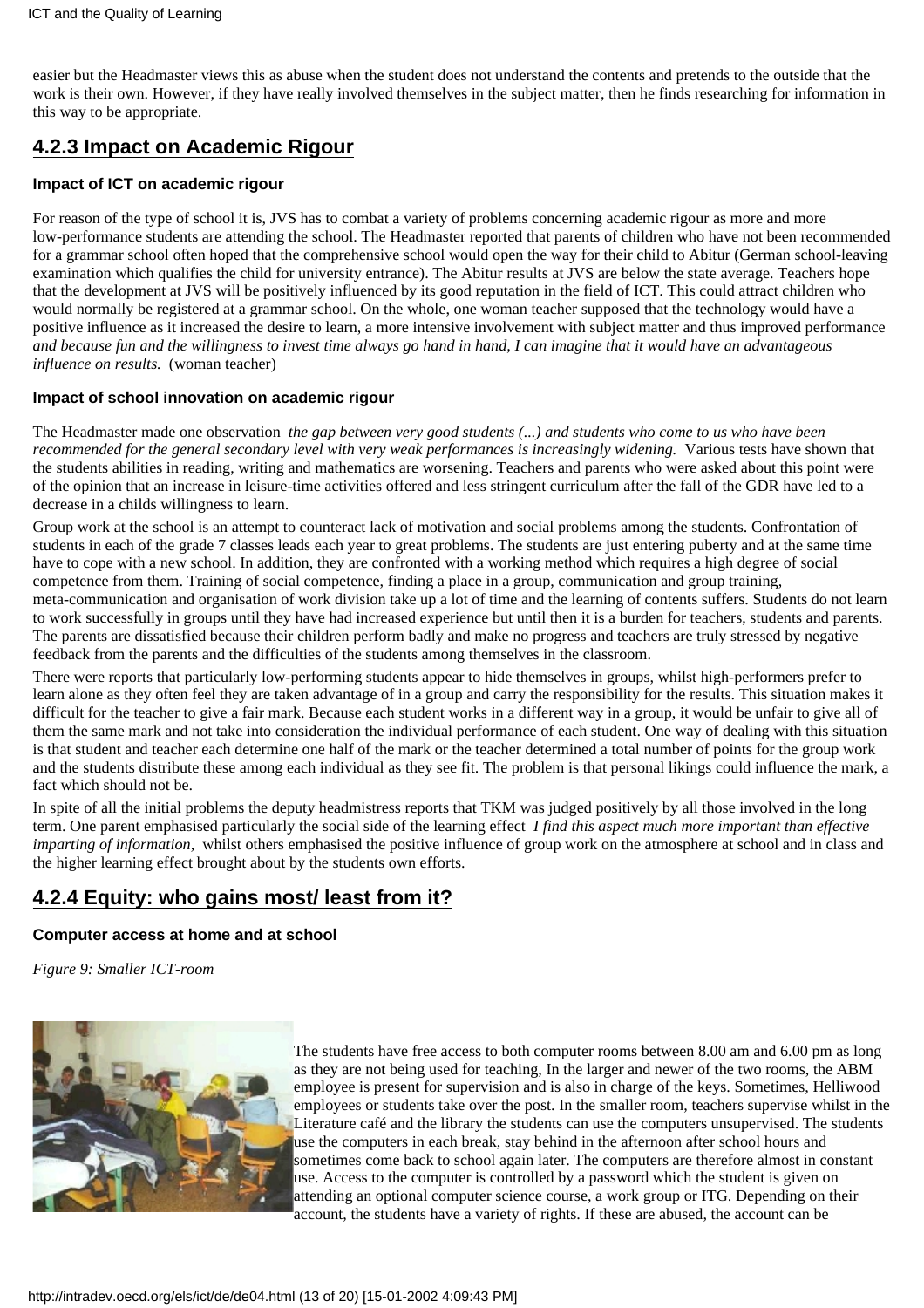withdrawn which represents a major punishment for the student. Those questioned assumed that depending on the age, 40 80% of students had access to a computer at home, but less than half to the internet. It was estimated that each student spent an hour with the computer after school.

#### <span id="page-13-0"></span>**ICT-use of students**

Some students with insular talents spend all of their leisure time on the computer and display accordingly high performance. They are, however, the exception. When students leave JVS they have normal PC know-how and handle it in a matter of fact way. They know how to deal with a mouse, a keyboard, an operating system and are able to research for information in the internet. They have had at least six months contact in ITG with standard software. Many use ICT mainly for private surfing, chats or games. The PC is used for school purposes to do homework and to find information in internet or educational programs.

#### <span id="page-13-1"></span>**Differences between boys and girls**

Most teachers find no difference between boys and girls regarding their handling of PCs in lessons. Both groups handle the PC as a matter of course and without aversion. Differences occur however concerning application. Boys are more interested in hardware technology and software programming and spend more time on the two whilst girls prefer the communication aspect of the PC such as chats, mails and text creation and are apparently more apprehensive of dealing with computers as a science. The Technical Specialist also pointed out that the two groups tackle ICT problems in different ways:

*The girls (...) have first to stabilise their somewhat different way of approaching problems so that they can gain positive experience and then simply realise my thorough pre-considerations, my way of thinking give me so much more than Oh- Ill- give it-a-try, I-can-do-anything and I-am-the-master-of-the-universe attitude! (*Technical Specialist)

The Technical Specialist finds girls to be *self-determined, more self-confident and more thorough in many ways* and thought they often achieved much better results than the boys, At first, JVS held courses only for girls to cater for their own way of working but in the meantime, the Technical Specialist finds them unnecessary because it afforded the girls special treatment. In his opinion, the overall requirements must be so defined so that each can develop his/her own strengths and the girls should find out during joint lessons where their strengths lay.

#### <span id="page-13-2"></span>**Differences between high and low poverty students**

One teacher is convinced that differences between the students lie not in their gender but in the technical opportunities at home. Students from more wealthy environments with access at all times to a PC at home, have the advantage of being able to work with a PC more quickly, more spontaneously and more relaxed and this was the reason why they involved themselves more with it and had a higher level of skills. The Headmaster commented: *well, I would say it is obvious (...) that the best-informed students all have their own PC at home. That is so.* One woman teacher saw a connection between the parents education, financial background and the student s performance. The school can at least equalise the situation with the opportunities provided at school. Although inexperienced students initially handle the computer with some nervousness and have to remain longer at school in the afternoons, the opportunities at school are a good equaliser for those from socially weaker backgrounds. The schools objective, and all those questioned agreed, is to provide access to a PC and the internet for all social levels, if they so wish.

#### <span id="page-13-3"></span>**Differences between strong and weak students**

Some of the low-performance students in other subjects achieve excellent results in Computer Science and this boosts their confidence enormously. Some students are also prepared to research matter for topics which would otherwise not interest them simply because of their enthusiasm for the PC. In this way, some weaker students profit in some subjects due to their general interest in the PC. However, several teachers pointed out that although students in the lower grades or low-performance students had the same technical knowledge to find information in the internet, contrary to high-performance students they were often content with just that and did not process the information in any way. Low-performing students were often those who only printed out the texts but did not read them because processing the text was a challenge they did not want to face. High-performing students apparently use the PC privately for homework, research and are interested in application programs. Superficial handling and more intensive use of games remains another difference between low and high-performing students. This is partly due to good students taking the lead in group work and on the PC.

# <span id="page-13-4"></span>*4.3 Projections*

# <span id="page-13-5"></span>**4.3.1 Sustainability and Scalability**

#### <span id="page-13-6"></span>**What must be done to complete it? Expansions and plans?**

One of the most important plans for those responsible at JVS is to take up quarters in a new school building. On the one hand, they would like to have a more appealing organisation of the building, on the other hand it is particularly important that the grade 7 is integrated into the school so that it can be included in the normal day-to-day life of the school and the teachers are spared the trouble of the distance to travel between lessons. More space is to be created for computer technology and group work. Furthermore, the Headmaster is interested in group educational strategies and would like to see an increasing decline in rigid lesson times and a trend towards project work and smaller classes. Most of these wishes on the technical side have been fulfilled since the latest investment in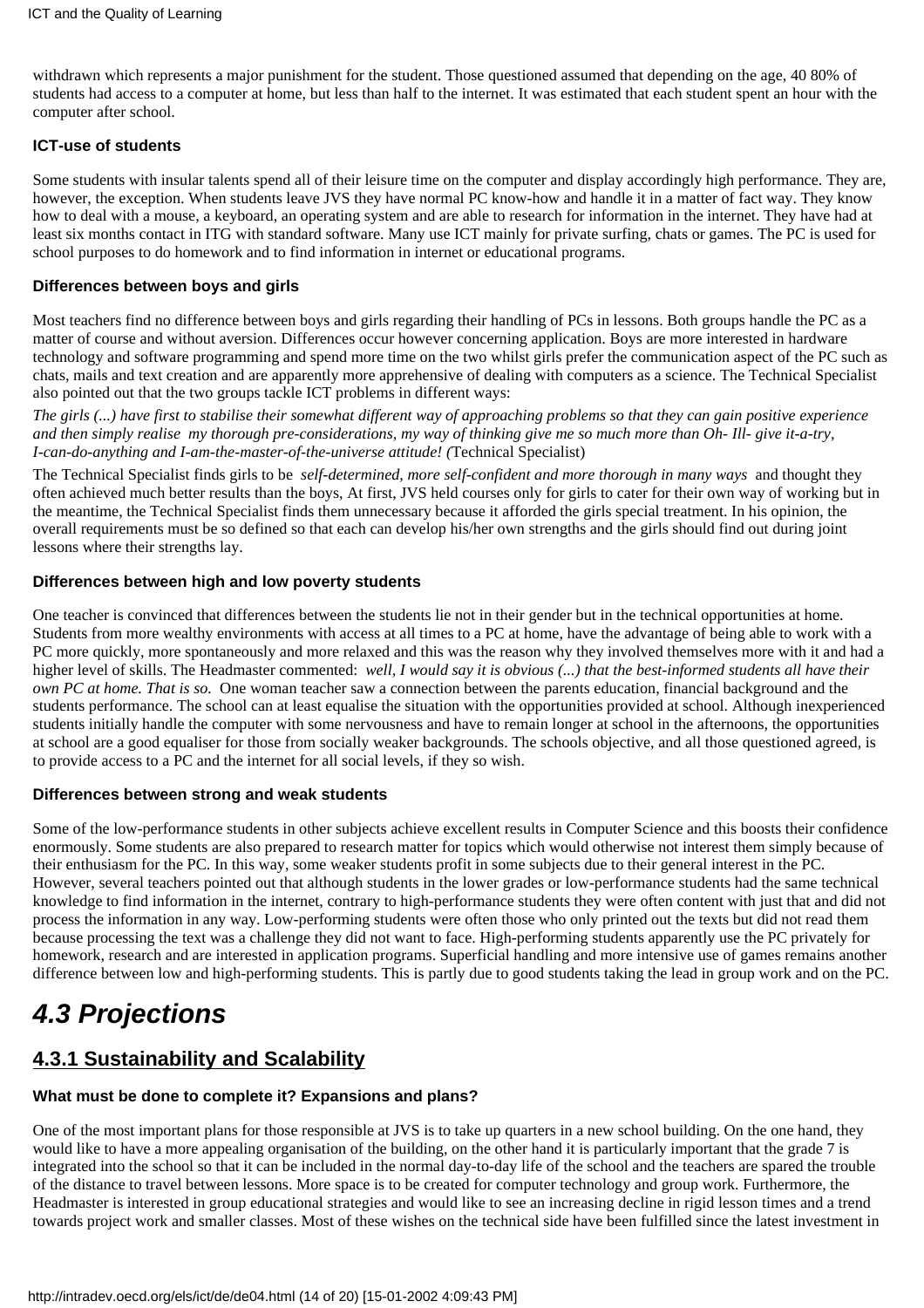the ICT sector at JVS. Still under discussion is the question of extension towards laptop classes and PCs with beamers in each classroom. Some teachers however would do without any further highly-specialised computer technology and instead would be grateful for additional, technically simple equipment such as OHPs and video recorders. Further plans for the future depend on the utilisation of the existing installations. They envisage video conferences and contacts to other schools and states and the transmission of theatre productions and concerts by the school band in the internet. Some parents would like to see the curriculum revised so that the subject of Computer Science would be upgraded and more strongly integrated into regular lessons.

#### <span id="page-14-0"></span>**Required resources and support?**

According to the Headmaster, what the school needs most of all is money for personnel resources for teaching and technology, for teacher training, specialist literature and the maintenance and upkeep of the technical installations. Some teachers would appreciate not having to appear as beggars when they ask for investments to be made. The biggest source of annoyance at the school is maintenance. Although JVS has an ABM employee as a responsible administrator, it is uncertain as to how long he can remain at the school. Teachers also need time for further training and for an exchange of experience.

The Headmaster and several teachers emphasised that they would particularly appreciate well-thought out didactical concepts specifically targeted to individual subjects. A pre-selection of appropriate internet addresses would be helpful as well as ideas on how to use the computer in lessons other than for internet research. One possibility would be a special journal or a personal advisor for schools who would be on site as contact person. One teacher mentioned the necessity for improved teaching software.

#### <span id="page-14-1"></span>**Dependence on a single person?**

Maintenance of the TKMs depended to a large extent on the Headmaster. Although there are other colleagues who want it *the basis is relatively small* said one teacher. On the other hand, one woman teacher sees a growing circle of users and supporters. Originally, everything depended on the Technical Specialist concerning technical innovations *but there are colleagues, who are involved in many subjects and do it really well* (teacher) and he is most certainly the one who pulls the threads for new sponsors but in the meantime, several teachers use the existing installations intensively

#### <span id="page-14-2"></span>**Appearance in three years?**

In the long term, this part of town reckons with a drop in the number of children in the next four years so that the further existence of some schools is endangered. JVS hopes with its activities to set itself apart from other schools and to survive the competition , therefore it is likely that the school will continue with its commitment. A further fact is that those responsible for the technical sector are well aware of their obligations towards the ThinClient sponsor. The project has been conceived for three years and the Deputy Headmistress emphasised that the advance payments made must now be followed by concrete school projects which must not be limited only to internet searches in lessons. Cooperation with Helliwood and competent employees will cease next year due to closure of the facility which students and teachers very much regret.

#### **Cost/ benefit ratio. What effort and resources are required for full implementation and what benefits can result?**

In order to better utilise the existing installations it would be sensible to use the existing computers to their full capacity. This can be ensured by maintenance, teacher training and utilisation concepts and thus prevent the expensive equipment gathering dust in cupboards until it is antiquated.

# <span id="page-14-3"></span>**5. Conclusion to the Hypotheses**

**Hypothesis: Technology is a strong catalyst for educational innovation and improvement, especially when the World** 1. **Wide Web is involved. The rival hypothesis is that where true school-wide improvement is found, technology served only as an additional resource and not as a catalyst, that the forces that drove the improvements also drove the application of technology to specific educational problems.**

Observations made at JVS confirm the hypothesis that ICT requires a completely new form of learning. Teachers working with it discover that conventional teaching concepts must be changed in order to integrate ICT appropriately into lessons. This leads to the formation of extended forms of group work and the role of teacher and student changes. ICT functions as a catalyst to the formation of new and innovative learning forms. A good example of this is the project a work with *Helliwood* at JVS.

Changes brought about by ICT run in many cases analogue to educational changes but in principle they concern varying teacher and interest groups, a fact that contradicts the counter-hypothesis. It is strengthened, however, by the fact that the school began primarily with educational objectives. ICT use is only possible later and as additional auxiliary equipment in group work.

#### **Hypothesis: The diffusion of the innovation/ improvement (and therefore of ICT) followed the traditional diffusion** 1. **pattern for innovations, as outlined by ROGERS (1995). The rival hypothesis is that technology functions differently from traditional innovations and that therefore different patterns occur.**

Many reasons speak for the teaching staff accepting the innovations according to ROGERS: relative advantages which the teacher has for his involvement would be first of all the security of his/her work place which is still a strong feature as teachers want to be sure of a future, safe position at school as most of them are young and cannot ignore ICT. The complex technology is at first an obstacle to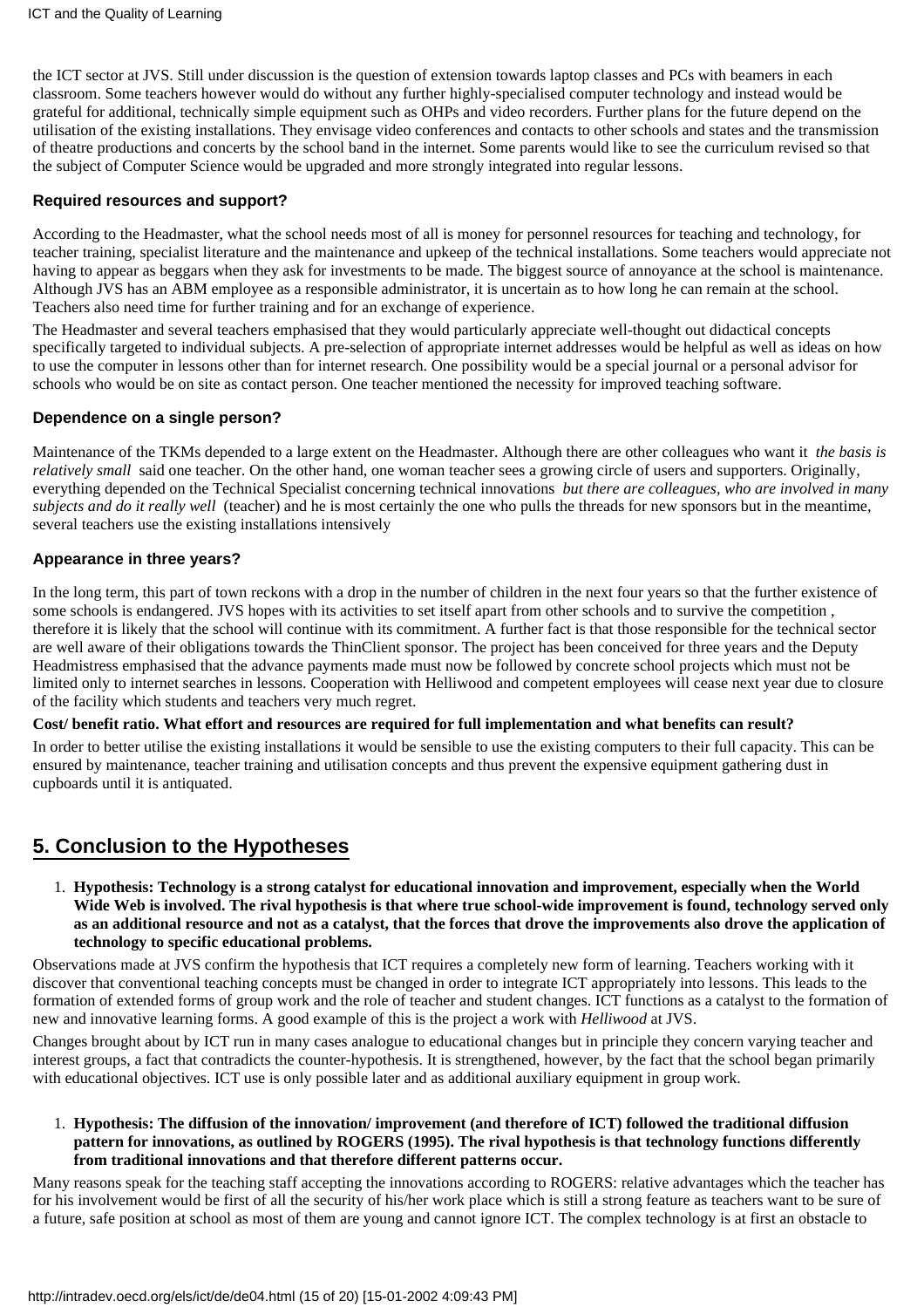many although fears can be overcome by first practising on a home computer. Consolidation in a team of teachers promotes the spread of ICT use in schools as the teachers are used to exchanging ideas in a team and in this way can pass on knowledge of ICT well and quickly. Time is bringing an increasing number of teachers into normal distribution motivated by a few pioneers. No other forms of distribution were observed.

**Hypothesis: Successful implementation of ICT depends mostly upon staff competence in the integration of ICT into** 1. **instruction and learning. This hypothesis assumes that teachers mediate ICT applications when they are successful, and that ICT`s academic value relates positively to teacher competence. The rival hypothesis is that the school technological infrastructure and student ICT competence rather than staff competence determine ICT implementation outcomes.**

This hypothesis is supported by the fact that it was shown that teachers who only approach ICT without confidence are not keen on using it in lessons and if they do, then only to get students to search for information. For innovative projects such as Helliwood, teachers must have a comprehensive knowledge or the support of helpers from the outside.

The rival hypothesis is supported by the observation that teachers at JVS were first animated to work with ICT by the new technical equipment as they had the impression that there were now sufficient opportunities to use the computer room and that the equipment was functionally reliable. Control of the software gave additional assurance to go into the computer room with a complete class. Some teachers then rely on the skills of their students to compensate for their own failings.

**Hypothesis: Gaps in academic performance between high and low poverty students will not increase when all students** 1. **have equal access to ICT. The rival hypothesis is that equal access to ICT will lead to more advantaged students increasing the performance gap with disadvantaged (high poverty) students.**

The open access to all of the computer technology offers high-poverty students sufficient opportunities to compensate for their disadvantages situation. In principle, it is possible to eliminate differences and failings. However, the rival hypothesis showed that students who have a computer at home, increase their advantage even more by having spontaneous access. In addition, privileged students tend to have parents with higher education and are given more support by them so that the differences become even more crass

**Hypothesis: Successful implementation of ICT will lead to the same or higher academic standards in spite of the low** 1. **quality of many ICT materials. Academic standards are a function of teacher and school expectations and not of the standards of textbooks, ICT materials and the like. The alternative hypothesis is that ICT use will lead to a lowering of academic standards as students spend more time on marginally beneficial searches and in browsing poor quality Web and courseware content.**

As a result of motivation combined with independent processing of subject matter it is thought that ICT can increase the academic performance level of students. The hypothesis indicates this to be so. The rival hypothesis however is supported by the fact that quite a lot of teachers complain that ICT takes up too much time without producing any meaningful results. Moreover, students often use information from the web without criticism or they do not seriously make any efforts to examine it at all.

# <span id="page-15-0"></span>**6. Projection to the future and extension to other schools**

In order to implement such innovations at other schools, a minimum of technical equipment is required. Resources must be found and maintenance must be guaranteed. The Technical Specialist thinks that advise on educational and technical projects would be of great help, that there should be someone at the school who is responsible for talking to the teachers, giving them ideas for their lessons and, in cases of doubt, be there to prepare the technical environment. One teacher indicated the significance of motivating the teaching staff: *If you manage to get the staff to want it, it is, in principle, transferable. The problem is to get them that far* (teacher). The Headmaster pointed out that the implementation of new ideas was linked to an awareness of the teachers own basic attitude to education. If, at last, the teaching staff is aware of the problems and can understand the need for innovation, are willing to make changes and to face new challenges then it depends after that on time and opportunity for teacher training and an exchange of experiences among the colleagues. An exchange of ideas with colleagues from other schools can also be of great help.

In spite of agreement regarding a common innovative concept, it is seldom that there is complete consensus among the staff. *Everyone has had different experience, has a different educational background and therefore different opinions. It is difficult to get them all to pull together* (woman teacher). Then it is essential *to be tolerant of different ways of looking at things* (deputy headmistress). Open and constructive discussions among the teaching staff increase the probability that innovations will receive support from the wide majority. It is also an essential pre-requisite to be able to endure failures:

*Then you have to be able to live with the failures (...) and not let yourself be dissuaded from doing what you want to do. That means, maintaining a certain degree of optimism. Of course, that is not easy. But I think it depends simply on the colleagues you have. (*Deputy Headmistress)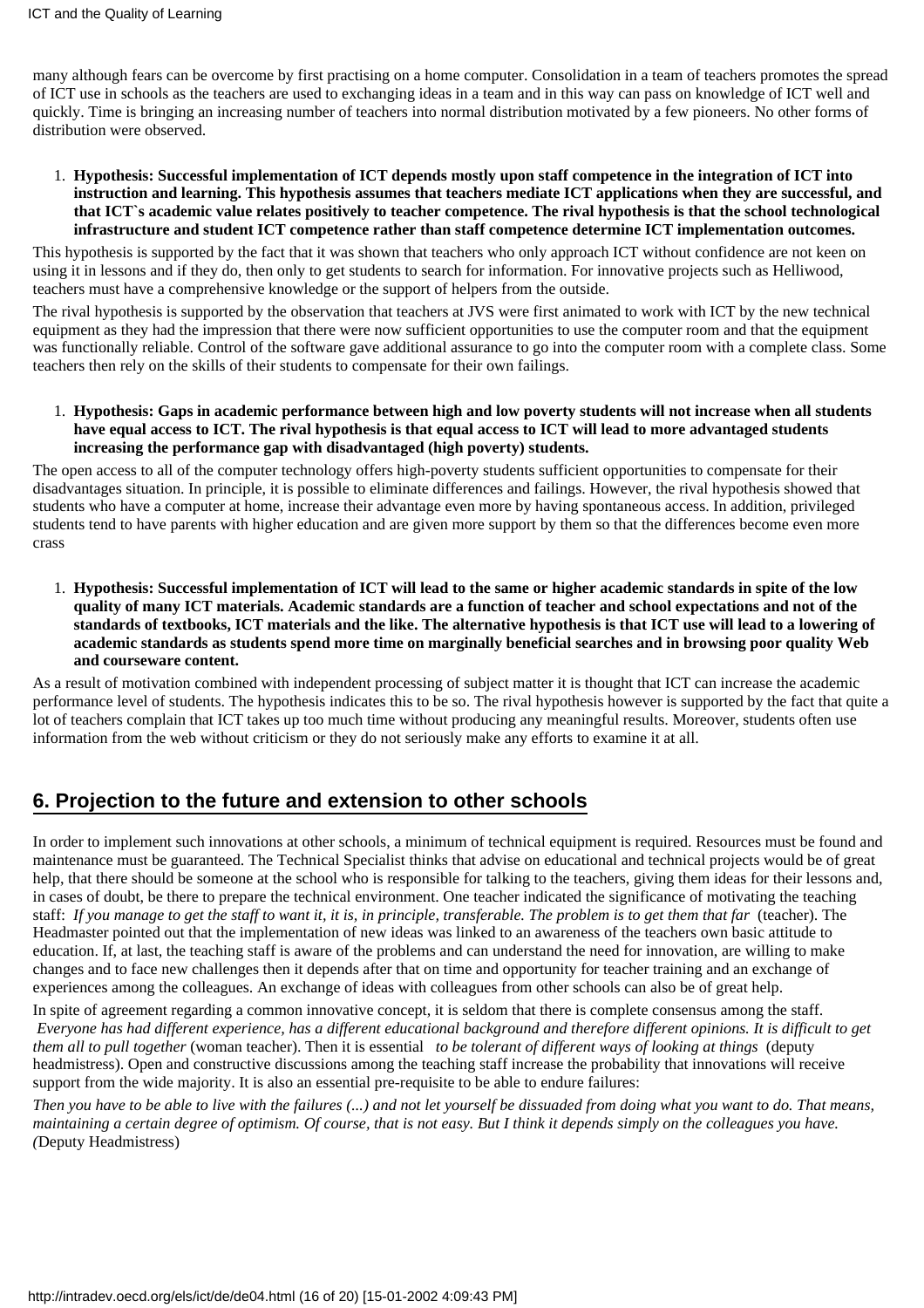The project on which this survey was based was financed by the *Bundesministerium für Bildung und Forschung* (BMBF). The authors are responsible for the contents of this publication.

# <span id="page-16-0"></span>**APPENDIX A: METHODOLOGY**

#### <span id="page-16-1"></span>**Size of research team? Amount of time spent at the school**

The research team consisted of two women researchers from the *FWU Institut für Film und Bild in Wissenschaft und Unterricht* in Grünwald near Munich working on the OECD study and two women researchers from the *Institut für Schulentwicklung* form the University of Dortmund working on the SITES M2 study. The school was audited on four consecutive days from January 8, 2001 to January 11, 2001

#### <span id="page-16-2"></span>**Amounts and types of data collected**

A total of 16 interviews was carried out with the Headmaster, teachers, parents and students. In addition, 26 questionnaires on *IKT Nutzung von Lehrern* (ICT use by teachers) were returned for evaluation as well as the *Selection form* for schools which was completed by the Headmaster. Photos of the school made during the audit and photos of the home page were used in the documentation. In addition to the home page, a commemorative publication on the occasion of the school s tenth anniversary and numerous newspaper articles about the school were used as further information. All the results shown in this report have been obtained directly from the data collected. Instruments of the survey, hypotheses and investigation design were applied according to OECD/CERI draft.

#### <span id="page-16-3"></span>**Numbers and average length of interviews for each type of participant**

IEA/OECD guidelines revised and combined by national researchers from IEA and OECD were used for the interviews. The interview with the Headmaster lasted for about three hours, with the Deputy Headmistress about 80 minutes and with the Technical Specialist about two hours. Both headmaster and headmistress are teachers of chemistry and biology, the technical Specialist is a teacher of mathematics and physics. Individual interviews with seven other teachers lasted each about 30 60 minutes, three were male, four were women. The teachers in question taught the following combination of subjects: German/History, Music, Chemistry/Mathematics, Mathematics/Physics/Computer Science, English/Russian, History/Social Science/Work instruction and Biology/Chemistry. They included those responsible for pedagogic coordination, teacher training in ICT, advisory teacher and head of special faculties. The teachers interviewed had been working at the school between two and eleven years, on average nine years. Two interviews with three fathers and two mothers each lasted for about 60 minutes. All parents interviewed are active as spokespersons for the Parents Council. Three interviews with eight boys and four girls each lasted about 30 minutes. The students were from grades 7, 9 and 10.

All interviews were recorded on a mini disc recorder and then transcribed and coded. Evaluation was carried out by means of WinMax, a German software program for analysing qualitative data. During observations, the suggested observation protocol from Norway from the OECD book was used. Lessons in Computer Science, ICT and the *Helliwood* project were audited as well as small group lessons in English and Chemistry.

# <span id="page-16-4"></span>**APPENDIX B: ICT PRACTICES SURVEY FOR TEACHER[S\[3\]](#page-19-5)**

# **Table 1: Teachers feelings regarding different ICT tasks**

| How comfortable are you with using a computer to Very comfortable | Comfortable | Somewhat    | Not at all  |
|-------------------------------------------------------------------|-------------|-------------|-------------|
| do each of the following?                                         |             | comfortable | comfortable |
| Write a paper                                                     |             |             |             |
| Search for information on the World Wide Web                      |             |             |             |
| Create and maintain web pages                                     |             |             |             |
| IUse a data base                                                  |             |             |             |
| Send and receive e-mail                                           |             |             |             |
| Programming                                                       |             |             |             |
|                                                                   |             |             |             |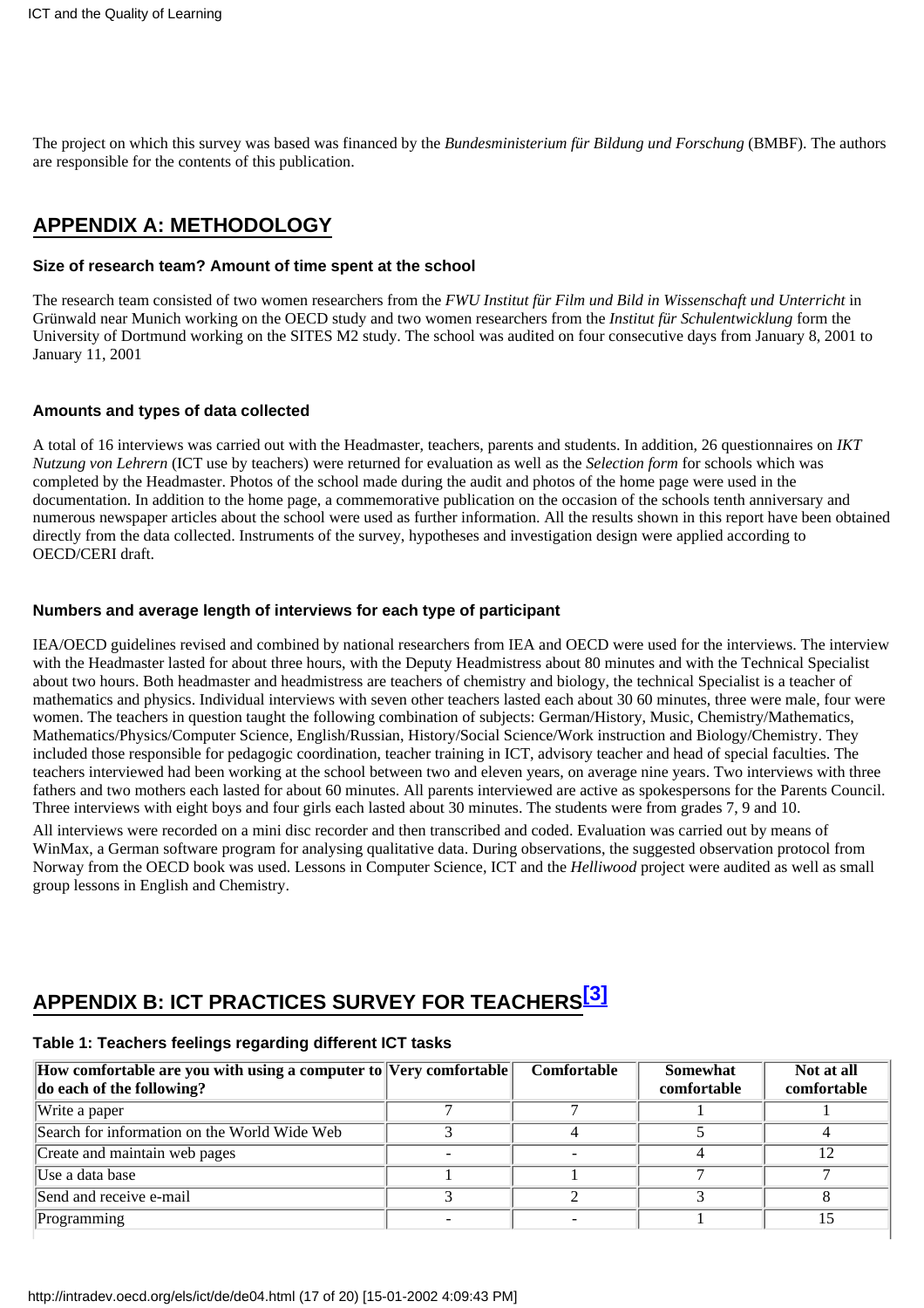| Draw<br>a picture or diagram                                   |  |  |
|----------------------------------------------------------------|--|--|
| . with Power .<br>: Point)<br>.ormation (e.g.<br>$Pr_{\theta}$ |  |  |

<span id="page-17-0"></span>

| l self-assessment<br><b>Overall</b>                                              | 500t | $\overline{\phantom{a}}$<br>Fair | Poor |  |
|----------------------------------------------------------------------------------|------|----------------------------------|------|--|
| $\cdots$<br>How<br>computer.<br>would<br>ability :<br>you rate<br>vour<br>to use |      |                                  | 10   |  |

#### Table 2: ICT use of teachers

| <b>Frequency of using a computer at home to Several times a week</b> | Several times a | A few times | <b>Never</b> |
|----------------------------------------------------------------------|-----------------|-------------|--------------|
| prepare for teaching                                                 | month           |             |              |
| How often did you use a computer at home                             |                 |             |              |
| for preparing for teaching?                                          |                 |             |              |

| Collaboration with other teachers                                                        | Yes | M. D. |
|------------------------------------------------------------------------------------------|-----|-------|
| Are you currently using technology to collaborate with other teachers (professional chat |     |       |
| rooms, forums, or the like)?                                                             |     |       |

| Communication via e-mail                               | More than 12 | $6-1.$ | None |
|--------------------------------------------------------|--------------|--------|------|
| How many e-mail messages total do you send each day on |              |        |      |
| laverage?                                              |              |        |      |

#### Table 3: Carrying out programming and installation tasks

| Have you ever done any of the following?                                | <b>Average Number</b> | $\bf No$ | M.D. |
|-------------------------------------------------------------------------|-----------------------|----------|------|
| Made changes to a computer's hardware                                   |                       |          |      |
| Updated an application program (word processor, graphics program, etc.) |                       |          |      |
| Recovered a damaged file                                                |                       | 10       |      |
| Created a web site                                                      |                       |          |      |
| Developed a data base                                                   |                       |          |      |

### Table 4: Frequency with which teachers assigned different types of ICT work

| During the past school year, how often did<br>your students on average do the following<br>for the work you assigned? | <b>Several times</b><br>each week | <b>Several times</b><br>each month | A few times | <b>Never</b> | <b>M.D.</b> |
|-----------------------------------------------------------------------------------------------------------------------|-----------------------------------|------------------------------------|-------------|--------------|-------------|
| Use the World Wide Web                                                                                                |                                   |                                    | 6           |              |             |
| Create web pages                                                                                                      |                                   |                                    |             | 12           |             |
| Send or receive e-mail                                                                                                |                                   | っ                                  | 4           |              |             |
| Use a word processing program                                                                                         |                                   |                                    |             |              |             |
| Use a computer to play games                                                                                          |                                   | $\mathfrak{D}$                     | 3           |              |             |
| Use a spreadsheet                                                                                                     |                                   |                                    |             | A            |             |
| Use a graphics program                                                                                                |                                   |                                    |             |              |             |
| Join in an on-line forum or chat room                                                                                 |                                   | $\mathcal{D}$                      |             | A            |             |
| Use a presentation program                                                                                            |                                   |                                    | h           | 14           |             |
| Use an instructional program                                                                                          |                                   | ⌒                                  |             |              |             |

Table 5: Teachers about their use of ICT in classes

| Answers based on experiences or polices from the last school year.                                                             |  | No. | <b>M.D.</b> |
|--------------------------------------------------------------------------------------------------------------------------------|--|-----|-------------|
| Was student computer use ever evaluated for grading?                                                                           |  |     |             |
| Did you create or modify a Web site with any of the classes that you taught?                                                   |  |     |             |
| Did you participate as a student or instructor in a virtual course through the Internet/World<br>Wide Web?                     |  | 12  |             |
| Did you involve your students in collaborative learning over the Internet/ World Wide Web<br>with students from other classes? |  |     |             |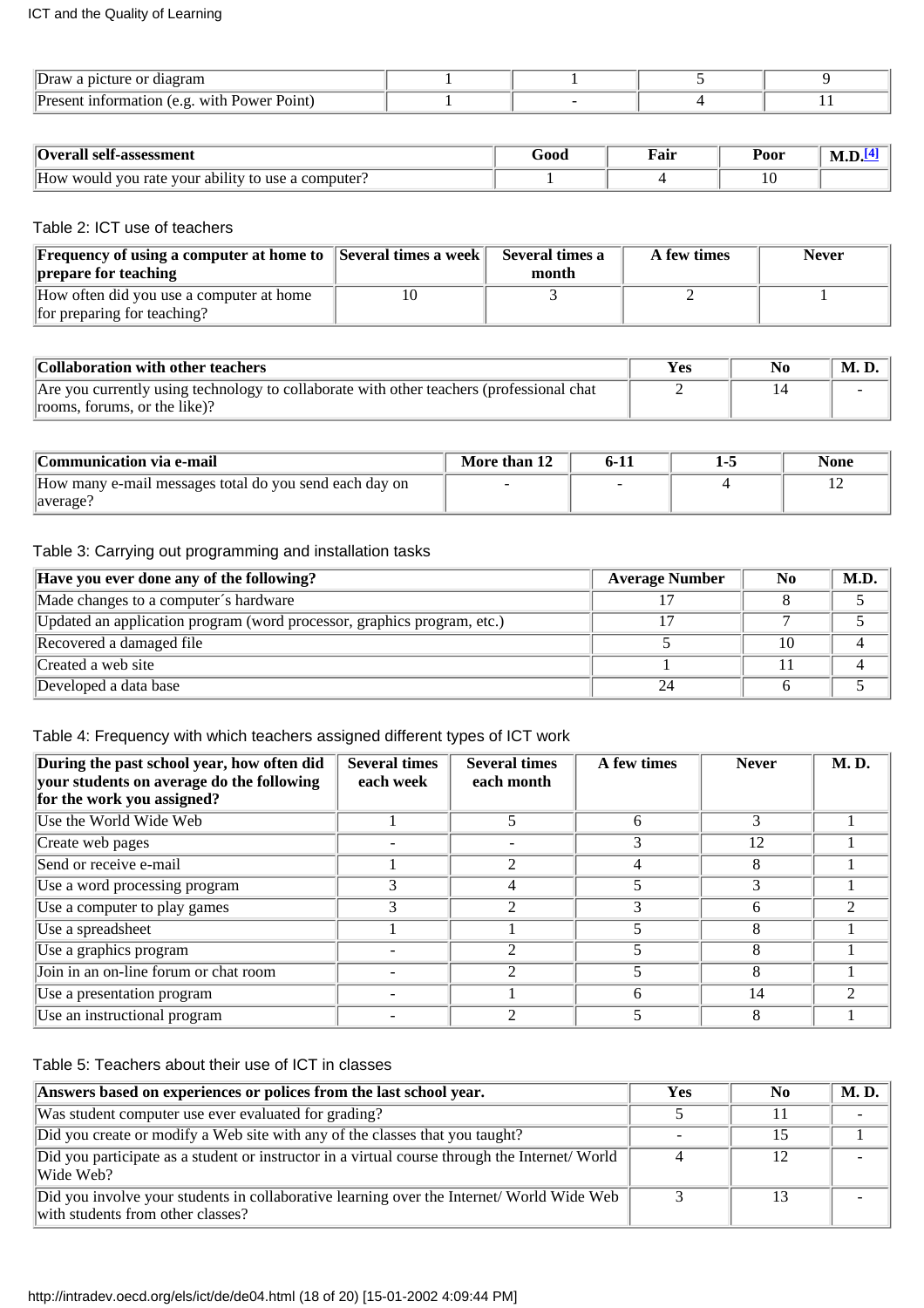#### Table 6: World Wide Web searching restrictions

|                                                                                                                    | No restrictions Some restrictions Designated sites   M.D. | only |  |
|--------------------------------------------------------------------------------------------------------------------|-----------------------------------------------------------|------|--|
| If you assigned World Wide Web searching, how much freedom  <br>did you allow students in locating sites to visit? |                                                           |      |  |

Table 7: The portion of computer use in class

|                                                                                                 | AIJ | <b>Most</b> | <b>Some</b> | Verv little | M.D |
|-------------------------------------------------------------------------------------------------|-----|-------------|-------------|-------------|-----|
| What portion of the computer use in your classes was<br>directly related to the course content? |     |             |             |             |     |
| What portion of the computer use that you assigned was<br>done by students individually?        |     |             |             |             |     |

# <span id="page-18-0"></span>**APPENDIX C: PROMOTION PROJECTS FOR EQUIPPING SCHOOLS WITH MULTIMEDIA**

- The promotion project *Schulen ans Netz* (SAN) is a joint initiative of the *Bundesministerium für Bildung und Forschung (BMBF)* and the *Deutsche Telekom AG*. Aimed at embodying ICT and Internet use in everyday school life. Between 1996 and 1999 a total of 10,000 German schools which were considered to be worthy of support in particular because of their *project activities for teaching and learning via the networks* were linked up to the Internet with *Deutsche Telekom AG* providing 36 Mio. DM and the *BMBF* 23 Mio. DM which covered the cable work and a start-up credit. The financing of subsequent costs was not satisfactorily clarified. After 1999, the *Telekom AG* increased their commitment by 60 million DM and the *BMBF* by 40 million DM. The support for the schools included a multimedia computer with an ISDN connection, Office software and , in some cases, teacher training. Since January 2000, the *Deutsche Telekom AG* has been providing all schools in Germany with a free Internet access on the basis of ISDN or DSL. *SAN* is further seeing to various online services and information platforms for teachers and students, as well as holding lectures and annual conferences. *SAN* is a member of the EUN *Europäisches Schulnetz* (cf. http://www.san-ev.de/default.asp).
- A further promotion initiative for the whole of Germany is the Initiative D21 which was initiated by the amalgamation of 100 leading enterprises and institutions in Germany from all business sectors in Germany 1999 as a consequence of the serious lack of IT specialists in Germany. Together with representatives from the central and regional governments, committees are working on concepts to qualify Germany for the Information Technology Era. Technology, media and Internet are to be both contents and medium for education whereby work is being carried out on an effective link of entrepreneurial and private initiatives with governmental programs in order to introduce IT equipment and teacher training into schools (cf. [http://d21.fujitsu-siemens.com/d21/index.htm\)](http://d21.fujitsu-siemens.com/d21/index.htm).
- The *Bertelsmann-Stiftung (Bertelsmann Trust)* is a private foundation of the *Bertelsmann* company which has set its targets on promoting and accompanying *"best-practice-schools"* over a period of three years. In a competition in the fall of 1999 the twelve *best* were selected from 110 schools and taken into the *Netzwerk-Medienschulen (Network of Media Schools)*. Since then, these schools have been in contact with each other working on joint concepts for ICT use in schools. They meet every six months and are financed by the *Bertelsmann-Stiftung.* Each school has five working groups in which teachers participate who work on the following subjects after the six-monthly meeting: media projects in lessons, learning with laptops in class, setting up Internet in schools, teacher training and professionalism, development of a media education curriculum. The aim of the initiative is to publish the joint work by 2002 as guidelines for future ICT work in other schools. The three-year project is financially supported by the *Bertelsmann-Stiftung* with 500,000 DM (cf. http://www.netzwerk-medienschulen.de/dyn/ 1668.asp).
- The Federal Land of Berlin has made it an objective to link up all schools in Berlin by the end of 2000 to the Internet. This has obviously succeeded although in some schools there is merely just one PC with an internet link. According to the Headmaster, not only is there a lack of equipment but also there are no pedagogic concepts for integrating ICT into lessons. The Technical Specialist emphasized the following, *Unfortunately in Germany, the emphasis is on quantity, i.e. money, when it comes to support programs and not quality.* Up to now, 70% of all Berlin schools have a computer room but a lower percentage an internet link. On average, there are 15 computers per one of the 1000 schools in Berlin. In 2001, it is planned to invest an additional DM 7.5 million from the state budget in computer training for teachers and in the servicing and maintenance of installed systems in schools. The maintenance situation is for most schools a major problem, jeopardizing the technical facilities. It is for the schools to negotiate individual solutions for themselves or to rely on the competence and skills of other individuals. The Land Berlin is reacting to the failings in the maintenance sector by planning school posts for a total of 60 trained ABM personnel and 10 specialists for 2001 (cf. Berliner Morgenpost 18.09.2000).